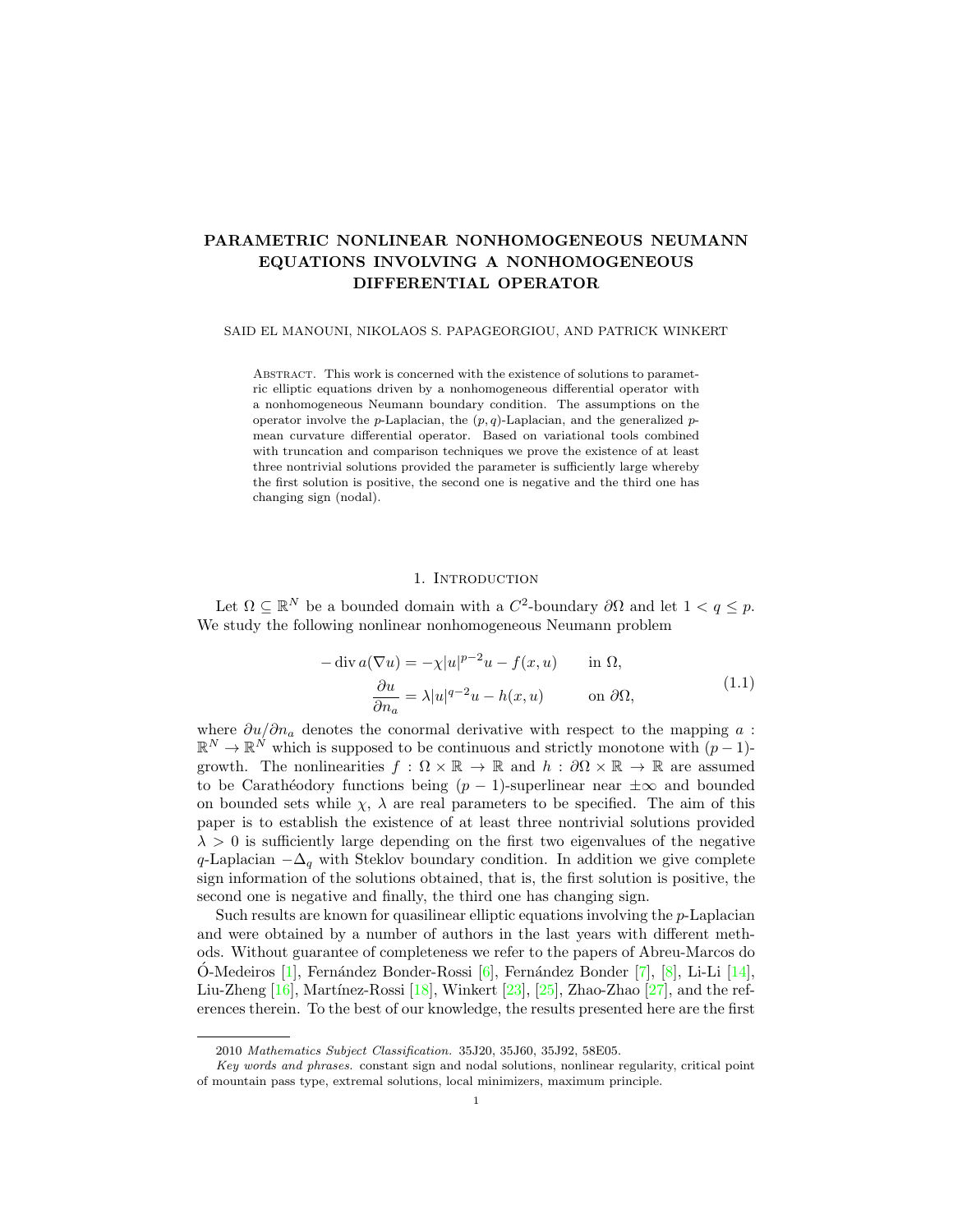one concerning multiplicity of solutions for equations involving a nonhomogeneous operator with nonhomogeneous Neumann boundary condition.

Our paper extends the results of Winkert [\[23\]](#page-23-7) in different ways. On the one hand we can replace the p-Laplacian used in  $[23]$  by a more general nonhomogeneous operator and on the other hand we can drop a hypothesis on the function  $f$ :  $\Omega \times \mathbb{R} \to \mathbb{R}$  required in [\[23\]](#page-23-7), namely:

(H) There exists a number  $\delta_f > 0$  such that  $\frac{f(x, s)}{|s|^{p-2} s} \ge 0$  for all  $0 < |s| \le \delta_f$ and for a.a.  $x \in \Omega$ .

Assumption  $(H)$  implies that the function f must change sign near zero. Now, we do not need this condition on  $f$ . It is also worth pointing out that we do not need differentiability, polynomial growth or some integral conditions on the mappings f and h. Our approach is based on variational methods coupled with truncation and comparison techniques.

### 2. Preliminaries and hypotheses

<span id="page-1-0"></span>In this section we recall some basic facts about critical point theory which will be needed in Section [3.](#page-6-0) For this purpose, let X be a Banach space with norm  $\|\cdot\|_X$ and denote by  $X^*$  its dual space equipped with the dual norm  $\|\cdot\|_{X^*}$ , that is

$$
\|\xi\|_{X^*} = \sup \left\{ \langle \xi, v \rangle_{(X^*, X)} : v \in X, \|v\|_X \le 1 \right\},\
$$

where  $\langle \cdot, \cdot \rangle_{(X^*,X)}$  stands for the duality paring of  $(X^*, X)$ .

**Definition 2.1.** The functional  $\varphi \in C^1(X)$  fulfills the Palais-Smale condition at the level  $c \in \mathbb{R}$  (the PS<sub>c</sub>-condition for short) if every sequence  $(u_n)_{n\geq 1} \subseteq X$  satisfying  $\varphi(u_n) \to c$  and  $\varphi'(u_n) \to 0$  in  $X^*$ , admits a strongly convergent subsequence. We say that  $\varphi$  satisfies the Palais-Smale condition (the PS-condition for short) if it satisfies the  $PS_c$ -condition for every  $c \in \mathbb{R}$ .

This compactness-type condition on  $\varphi$  leads to a deformation theorem which is the main ingredient in the minimax theory of the critical values of  $\varphi$ . A basic result in that theory is the so-called mountain pass theorem.

<span id="page-1-1"></span>**Theorem 2.2.** If  $\varphi \in C^1(X)$ ,  $u_1, u_2 \in X$ ,  $||u_2 - u_1||_X > \rho > 0$ ,

$$
\max\{\varphi(u_1), \varphi(u_2)\} < \inf\{\varphi(u) : \|u - u_1\|_X = \rho\} =: m_\rho
$$

and  $\varphi$  satisfies the PS<sub>c</sub>-condition where

$$
c = \inf_{\gamma \in \Gamma} \max_{0 \leq t \leq 1} \varphi(\gamma(t))
$$

with  $\Gamma = \{ \gamma \in C([0,1], X) : \gamma(0) = u_1, \gamma(1) = u_2 \},\$  then  $c \geq m_\rho$  and c is a critical value of  $\varphi$ .

Given  $\varphi \in C^1(X)$  and  $c \in \mathbb{R}$ , we introduce the following sets:

$$
\varphi^{c} = \{ u \in X : \varphi(u) \le c \}
$$
 (the sublevel set of  $\varphi$  at  $c$ ),  
\n
$$
K_{\varphi} = \{ u \in X : \varphi'(u) = 0 \}
$$
 (the critical set of  $\varphi$ ),  
\n
$$
K_{\varphi}^{c} = \{ u \in K_{\varphi} : \varphi(u) = c \}
$$
 (the critical set of  $\varphi$  at the level  $c$ ).

The following result is the so-called second deformation theorem (see, for example, Gasiński and Papageorgiou  $[11, p. 628]$ .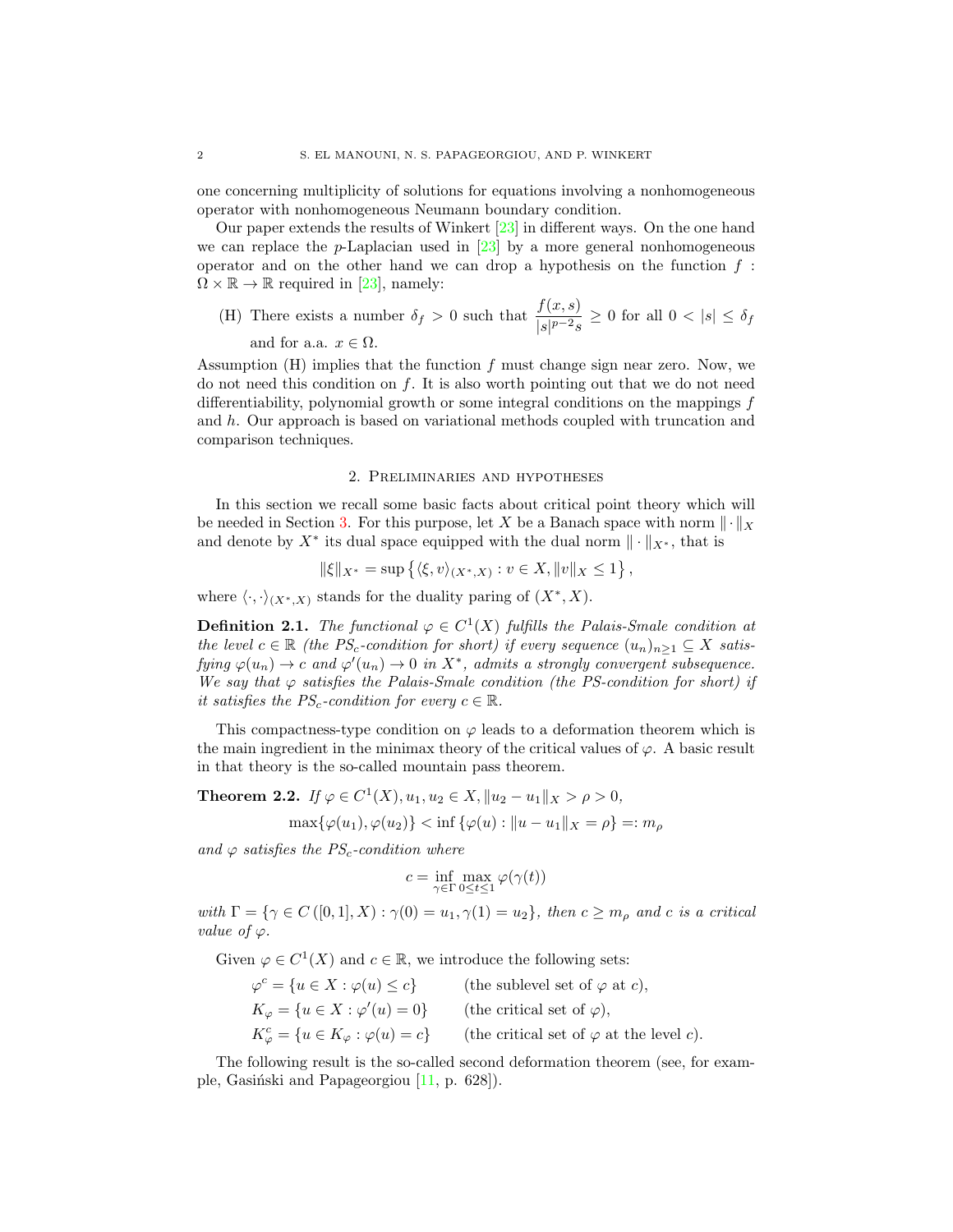<span id="page-2-1"></span>**Theorem 2.3.** If  $\varphi \in C^1(X)$ ,  $a \in \mathbb{R}$ ,  $a < b \leq +\infty$ ,  $\varphi$  satisfies the PS<sub>c</sub>-condition for every  $c \in [a, b)$ ,  $\varphi$  has no critical values in  $(a, b)$  and  $\varphi^{-1}(a)$  contains at most a finite number of critical points of  $\varphi$ , then there exists a continuous map  $\hat{h}$ :  $[0,1] \times (\varphi^b \setminus K_\varphi^b) \to \varphi^b$  such that

(a)  $\hat{h}(0, u) = u$  for all  $u \in \varphi^b \setminus K^b_{\varphi}$ ; (b)  $\hat{h}(1, \varphi^b \setminus K_{\varphi}^b) \subseteq \varphi^a$ ; (c)  $\hat{h}(t, u) = u$  for all  $(t, u) \in [0, 1] \times \varphi^a$ ; (d)  $\varphi(\hat{h}(t, u)) \leq \varphi(\hat{h}(s, u))$  for all  $t, s \in [0, 1], s \leq t$ , and all  $u \in \varphi^b \setminus K^b_{\varphi}$ .

By  $L^p(\Omega)$  (or  $L^p(\Omega;\mathbb{R}^N)$ ),  $L^p(\partial\Omega)$ , and  $W^{1,p}(\Omega)$  we denote the usual Lebesgue and Sobolev spaces with their norms  $\|\cdot\|_{p,\Omega}$ ,  $\|\cdot\|_{p,\partial\Omega}$ , respectively,  $\|\cdot\|_{1,p}$ , which is given by

$$
||u||_{1,p} = (||\nabla u||_{p,\Omega}^p + ||u||_{p,\Omega}^p)^{\frac{1}{p}}
$$
 for all  $u \in W^{1,p}(\Omega)$ .

The norm of  $\mathbb{R}^N$  is denoted by  $\|\cdot\|_{\mathbb{R}^N}$  and  $(\cdot,\cdot)_{\mathbb{R}^N}$  stands for the inner product in  $\mathbb{R}^N$ . In addition to the Sobolev space  $W^{1,p}(\Omega)$ , we will also use the ordered Banach space  $C^1(\overline{\Omega})$  with norm  $\|\cdot\|_{C^1(\overline{\Omega})}$  and its positive cone

$$
C^{1}(\overline{\Omega})_{+} = \left\{ u \in C^{1}(\overline{\Omega}) : u(x) \ge 0 \text{ for all } x \in \overline{\Omega} \right\},\
$$

which has a nonempty interior given by

$$
int (C^1(\overline{\Omega})_+) = \left\{ u \in C^1(\overline{\Omega})_+ : u(x) > 0 \text{ for all } x \in \overline{\Omega} \right\}.
$$

Now let  $\omega \in C^1(0, +\infty)$  be a function satisfying

$$
0 < c_0 \le \frac{t\omega'(t)}{\omega(t)} \le c_1
$$
 and  $c_2t^{p-1} \le \omega(t) \le c_3(1+t^{p-1})$ 

for all  $t > 0$  and with some constants  $c_0, c_1, c_2, c_3 > 0$ . The hypotheses on  $a : \mathbb{R}^N \to$  $\mathbb{R}^N$  read as follows.

H(a):  $a(\xi) = a_0 (\|\xi\|_{\mathbb{R}^N}) \xi$  for all  $\xi \in \mathbb{R}^N$  with  $a_0(t) > 0$  for all  $t > 0$  and

(i) 
$$
a_0 \in C^1(0, \infty), t \mapsto ta_0(t)
$$
 is strictly increasing,  $\lim_{t \to 0^+} ta_0(t) = 0$ ,  
and  $\lim_{t \to 0^+} \frac{ta'_0(t)}{a_0(t)} > -1$ ;  
(ii)  $\|\nabla a(\xi)\|_{\mathbb{R}^N} \le c_4 \frac{\omega (\|\xi\|_{\mathbb{R}^N})}{\|\xi\|_{\mathbb{R}^N}}$  for all  $\xi \in \mathbb{R}^N \setminus \{0\}$  and some  $c_4 > 0$ ;  
(iii)  $(\nabla a(\xi)y, y)_{\mathbb{R}^N} \ge \frac{\omega (\|\xi\|_{\mathbb{R}^N})}{\|\xi\|_{\mathbb{R}^N}} \|y\|_{\mathbb{R}^N}^2$  for all  $\xi \in \mathbb{R}^N \setminus \{0\}$  and all  $y \in \mathbb{R}^N$ .

It is easy to see that condition H(a)(i) implies that  $a \in C^1(\mathbb{R}^N \setminus \{0\}, \mathbb{R}^N)$  $C(\mathbb{R}^N,\mathbb{R}^N)$  and so, the assumptions in hypotheses H(a)(ii), (iii) are reasonable. Let  $G_0(t) = \int_0^t sa_0(s)ds$  and let  $G(\xi) = G_0(\|\xi\|_{\mathbb{R}^N})$  for all  $\xi \in \mathbb{R}^N$ . Then

$$
\nabla G(\xi) = G_0' \left( \|\xi\|_{\mathbb{R}^N} \right) \frac{\xi}{\|\xi\|_{\mathbb{R}^N}} = a_0 \left( \|\xi\|_{\mathbb{R}^N} \right) \xi = a(\xi) \quad \text{ for all } \xi \in \mathbb{R}^N \setminus \{0\},
$$

which means that  $G(\cdot)$  is the primitive of  $a(\cdot)$ . Obviously,  $G(\cdot)$  is convex and since  $G(0) = 0$  we have the estimate

<span id="page-2-0"></span>
$$
G(\xi) \le (a(\xi), \xi)_{\mathbb{R}^N} \quad \text{for all } \xi \in \mathbb{R}^N. \tag{2.1}
$$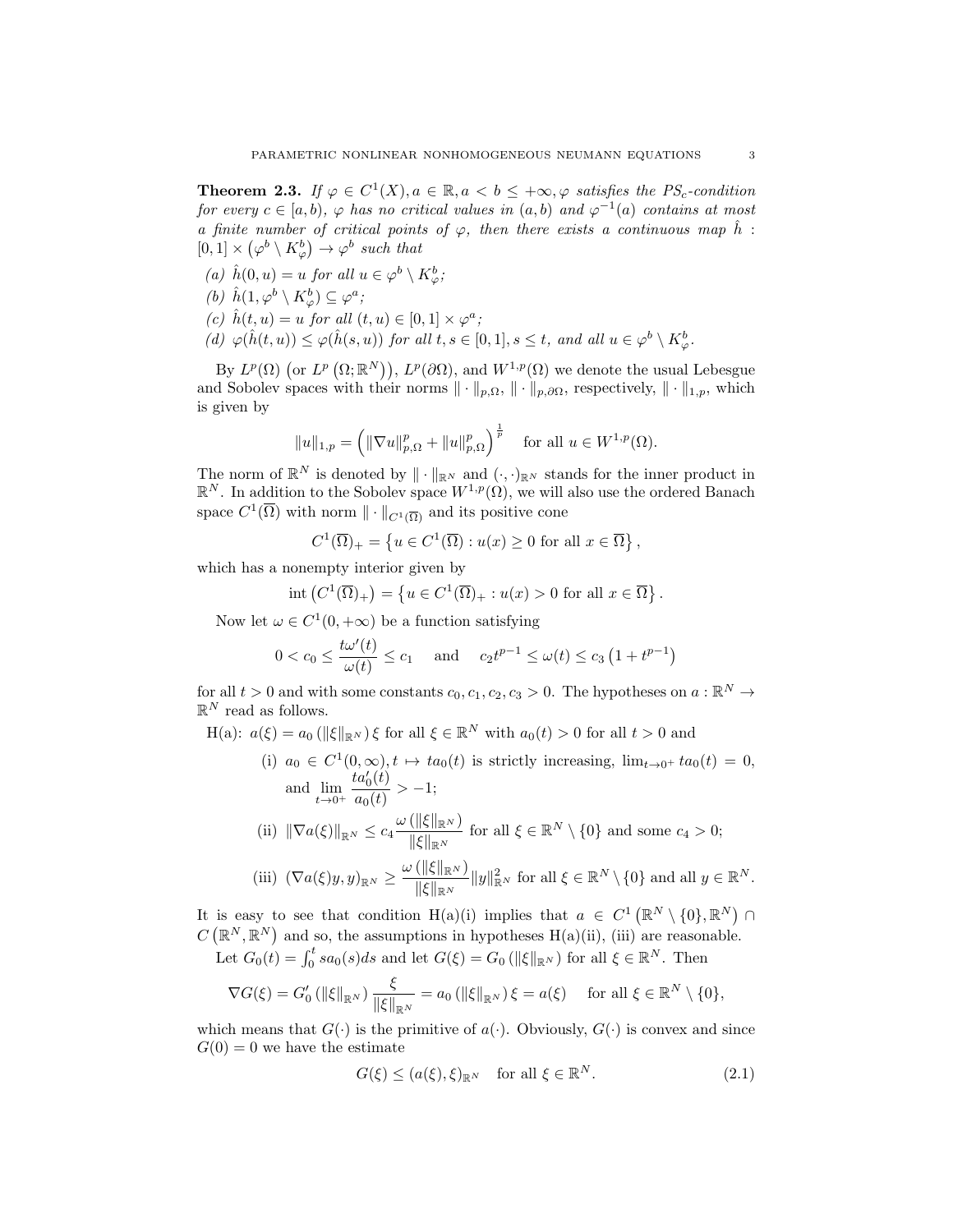The following lemma gives some basic properties of the mapping  $a: \mathbb{R}^N \to \mathbb{R}^N$ .

- <span id="page-3-0"></span>**Lemma 2.4.** Under the hypotheses  $H(a)$  there holds (i)  $\xi \rightarrow a(\xi)$  is maximal monotone and strictly monotone;
- 
- (ii)  $||a(\xi)||_{\mathbb{R}^N} \leq c_5 \left(1 + ||\xi||_{\mathbb{R}^N}^{p-1}\right)$  for all  $\xi \in \mathbb{R}^N$  and some  $c_5 > 0$ ;
- (iii)  $(a(\xi), \xi)_{\mathbb{R}^N} \geq \frac{c_2}{p-1} \|\xi\|_{\mathbb{R}^N}^p$  for all  $\xi \in \mathbb{R}^N$ .

Taking into account Lemma [2.4](#page-3-0) combined with [\(2.1\)](#page-2-0) we infer the following growth estimates for the primitive  $G(\cdot)$ .

**Corollary 2.5.** If hypotheses  $H(a)$  hold, then

$$
\frac{c_2}{p(p-1)}\|\xi\|_{\mathbb{R}^N}^p\leq G(\xi)\leq c_6\left(1+\|\xi\|_{\mathbb{R}^N}^p\right)\quad \text{for all }\xi\in\mathbb{R}^N\text{ and some }c_6>0.
$$

It should be mentioned that the operator  $a: \mathbb{R}^N \to \mathbb{R}^N$  defined through hypotheses H(a) contains several interesting differential operators as special cases.

(i) Let  $1 < p < \infty$  and let  $a(\xi) = ||\xi||_{\mathbb{R}^N}^{p-2}\xi$  with  $1 < p < \infty$ . Then  $a(\cdot)$  represents the well-known p-Laplace differential operator defined by

$$
\Delta_p u = \text{div}\left(\|\nabla u\|_{\mathbb{R}^N}^{p-2} \nabla u\right) \quad \text{for all } u \in W^{1,p}(\Omega).
$$

The corresponding potential is given by  $G(\xi) = \frac{1}{p} ||\xi||_{\mathbb{R}^N}^p$  for all  $\xi \in \mathbb{R}^N$ .

(ii) Let  $1 < q < p$  and let  $a(\xi) = ||\xi||_{\mathbb{R}^N}^{p-2}\xi + ||\xi||_{\mathbb{R}^N}^{q-2}\xi$ . Then  $a(\cdot)$  becomes the  $(p, q)$ -differential operator defined by

$$
\Delta_p u + \Delta_q u = \text{div}\left(\|\nabla u\|_{\mathbb{R}^N}^{p-2} \nabla u\right) + \text{div}\left(\|\nabla u\|_{\mathbb{R}^N}^{q-2} \nabla u\right)
$$

for all  $u \in W^{1,p}(\Omega)$ . The associated potential is  $G(\xi) = \frac{1}{p} ||\xi||_{\mathbb{R}^N}^p + \frac{1}{q} ||\xi||_{\mathbb{R}^N}^q$  for all  $\xi \in \mathbb{R}^N$ .

(iii) Let  $1 < p < \infty$  and let  $a(\xi) = \left(1 + \|\xi\|_{\mathbb{R}^N}^2\right)^{\frac{p-2}{2}} \xi$ . In this case  $a(\cdot)$  represents the generalized p-mean curvature differential operator which is defined by

$$
\operatorname{div}\left[\left(1+\|\nabla u\|_{\mathbb{R}^N}^2\right)^{\frac{p-2}{2}}\nabla u\right] \quad \text{ for all } u \in W^{1,p}(\Omega).
$$

The potential is  $G(\xi) = \frac{1}{p} \left[ \left( 1 + ||\xi||_{\mathbb{R}^N}^2 \right)^{\frac{p}{2}} - 1 \right]$  for all  $\xi \in \mathbb{R}^N$ .

Now, let  $f_0 : \Omega \times \mathbb{R} \to \mathbb{R}$ ,  $h_0 : \partial \Omega \times \mathbb{R} \to \mathbb{R}$  be Carathéodory functions satisfying the subsequent growth conditions

$$
|f_0(x, s)| \le c_{f_0} \left(1 + |s|^{r_1 - 1}\right) \quad \text{for a.a. } x \in \Omega \text{ and all } s \in \mathbb{R},
$$
  

$$
|h_0(x, s)| \le c_{h_0} \left(1 + |s|^{r_2 - 1}\right) \quad \text{for a.a. } x \in \partial\Omega \text{ and all } s \in \mathbb{R},
$$

with  $c_{f_0}, c_{h_0} > 0$  and  $1 < r_1 < p^*$ ,  $1 < r_2 < p_*$ , where  $p^*$ ,  $p_*$  denote the critical exponents of  $p$  given by

$$
p^* = \begin{cases} \frac{Np}{N-p} & \text{if } p < N \\ +\infty & \text{if } p \ge N \end{cases} \qquad \text{and} \qquad p_* = \begin{cases} \frac{(N-1)p}{N-p} & \text{if } p < N \\ +\infty & \text{if } p \ge N \end{cases}.
$$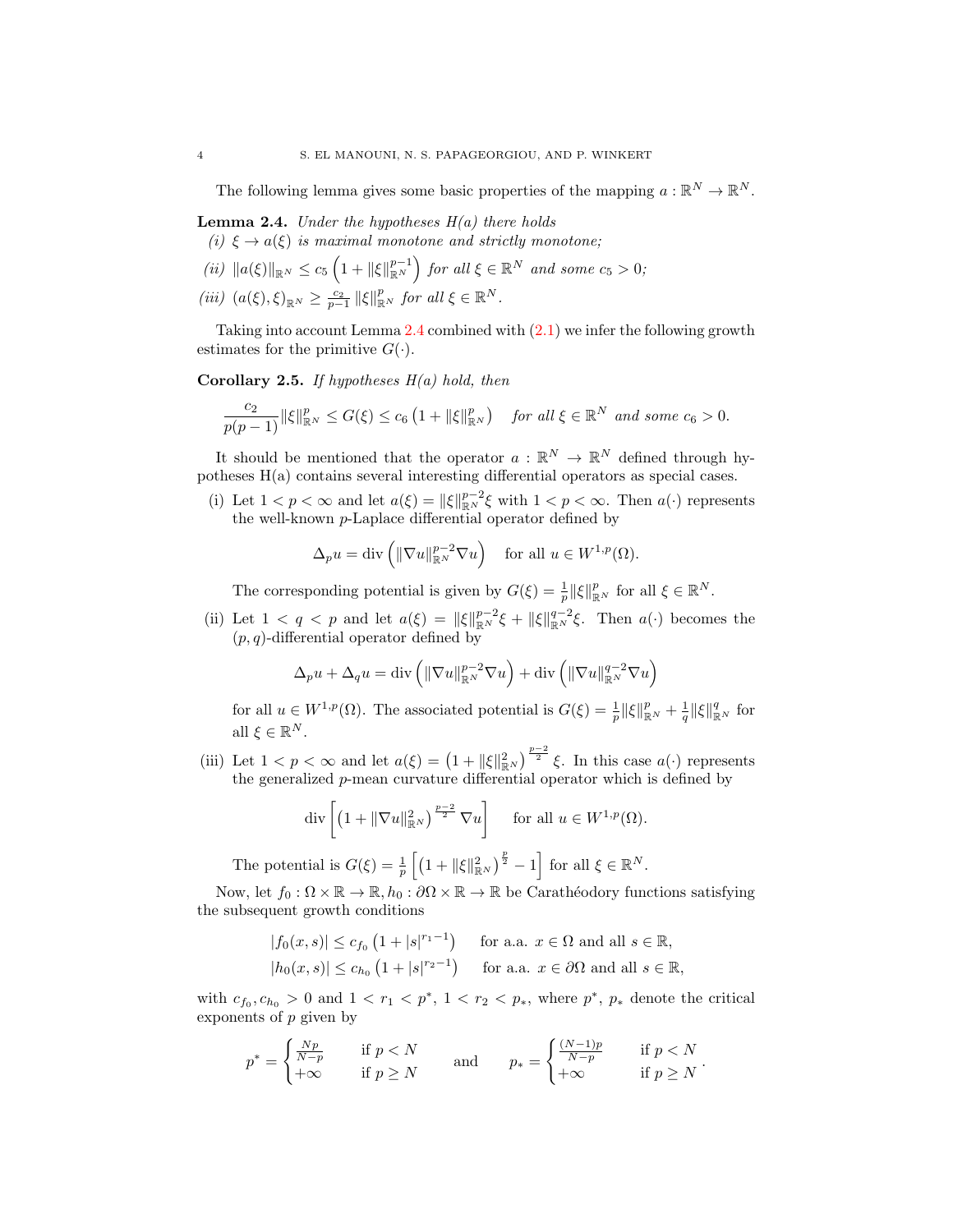Setting  $F_0(x, s) = \int_0^s f_0(x, t)dt$ ,  $H_0(x, s) = \int_0^s h_0(x, t)dt$  we define the  $C^1$ -functional  $\varphi_0:W^{1,p}(\Omega)\to\mathbb{R}$  through

$$
\varphi_0(u) = \int_{\Omega} G(\nabla u) dx - \int_{\Omega} F_0(x, u) dx - \int_{\partial \Omega} H_0(x, u) d\sigma.
$$

The following result concerning local minimizers is originally due to Brezis-Nirenberg [\[2\]](#page-23-10) and was extended by García Azorero-Peral Alonso-Manfredi  $[9]$ , Motreanu-Papageorgiou [\[20\]](#page-23-12), Winkert [\[24\]](#page-23-13), and Khan-Motreanu [\[12\]](#page-23-14).

<span id="page-4-3"></span>**Proposition 2.6.** Let the assumptions in  $H(a)$  be satisfied. If  $u_0 \in W^{1,p}(\Omega)$  is a local  $C^1(\overline{\Omega})$ -minimizer of  $\varphi_0$ , i.e., there exists  $\rho_0 > 0$  such that

$$
\varphi_0(u_0) \le \varphi_0(u_0 + h) \quad \text{for all } h \in C^1(\overline{\Omega}) \text{ with } ||h||_{C^1(\overline{\Omega})} \le \rho_0,
$$

then  $u_0$  is also a local  $W^{1,p}(\Omega)$ -minimizer of  $\varphi_0$ , i.e., there exists  $\rho_1 > 0$  such that

$$
\varphi_0(u_0) \le \varphi_0(u_0 + h) \quad \text{for all } h \in W^{1,p}(\Omega) \text{ with } ||h||_{1,p} \le \rho_1.
$$

Proof. The theorem follows directly from the abstract result obtained by Khan-Motreanu [\[12\]](#page-23-14). Indeed, let  $X = C^1(\overline{\Omega}), Y = W^{1,p}(\Omega)$ , and let

$$
J(u) = \int_{\Omega} G(\nabla u) dx \text{ and } E(u) = \int_{\Omega} F_0(x, u) dx + \int_{\partial \Omega} H_0(x, u) d\sigma.
$$

Setting

$$
\Phi(u) = \left( \|u\|_{r_1,\Omega}^{r_1} + \|u\|_{r_2,\partial\Omega}^{r_2} \right)^{\max(r_1,r_2)}
$$

it is straightforward to verify that the assumptions in  $[12,$  Theorem 2.1] are satisfied. This completes the proof.  $\Box$ 

Now, let  $A: W^{1,p}(\Omega) \to (W^{1,p}(\Omega))^*$  be the nonlinear map defined by

$$
\langle A(u), v \rangle = \int_{\Omega} \left( a(\nabla u), \nabla v \right)_{\mathbb{R}^N} dx \quad \text{for all } u, v \in W^{1, p}(\Omega). \tag{2.2}
$$

<span id="page-4-0"></span>,

The next proposition gives the main properties of  $A$  (see, for example, Gasinski-Papageorgiou  $[10, p. 562]$ .

<span id="page-4-2"></span>**Proposition 2.7.** Let hypotheses  $H(a)$  be satisfied. Then  $A: W^{1,p}(\Omega) \to (W^{1,p}(\Omega))^*$ defined by  $(2.2)$  is continuous, monotone (hence maximal monotone) and of type  $(S)_+$ , i.e., if  $u_n \rightharpoonup u$  in  $W^{1,p}(\Omega)$  and  $\limsup_{n\to\infty} \langle A(u_n), u_n - u \rangle \leq 0$ , then  $u_n \to u$ in  $W^{1,p}(\Omega)$ .

Given  $1 < r < \infty$ , we denote by  $\Delta_r : W^{1,r}(\Omega) \to (W^{1,r}(\Omega))^*$  the *r*-Laplacian which is defined by

$$
\langle \Delta_r u, v \rangle = \int_{\Omega} \|\nabla u\|_{\mathbb{R}^N}^{r-2} (\nabla u, \nabla v)_{\mathbb{R}^N} dx \quad \text{for all } u, v \in W^{1,r}(\Omega).
$$

If  $r = 2$ , then  $\Delta_r = \Delta$  becomes the well-known Laplace operator and we have  $\Delta \in \mathcal{L}\left(H_0^1(\Omega), H^{-1}(\Omega)\right)$ , where  $\mathcal{L}\left(H_0^1(\Omega), H^{-1}(\Omega)\right)$  denotes the vector space of all bounded linear operators from  $H_0^1(\Omega)$  into  $H^{-1}(\Omega)$ .

A main role in our treatment plays the spectrum of the r-Laplacian with a Steklov boundary condition. To this end, we consider the following eigenvalue problem

<span id="page-4-1"></span>
$$
-\Delta_r u = -|u|^{r-2}u \quad \text{in } \Omega,
$$
  

$$
\|\nabla u\|_{\mathbb{R}^N}^{r-2} \frac{\partial u}{\partial n} = \hat{\lambda}|u|^{r-2}u \quad \text{on } \partial\Omega,
$$
 (2.3)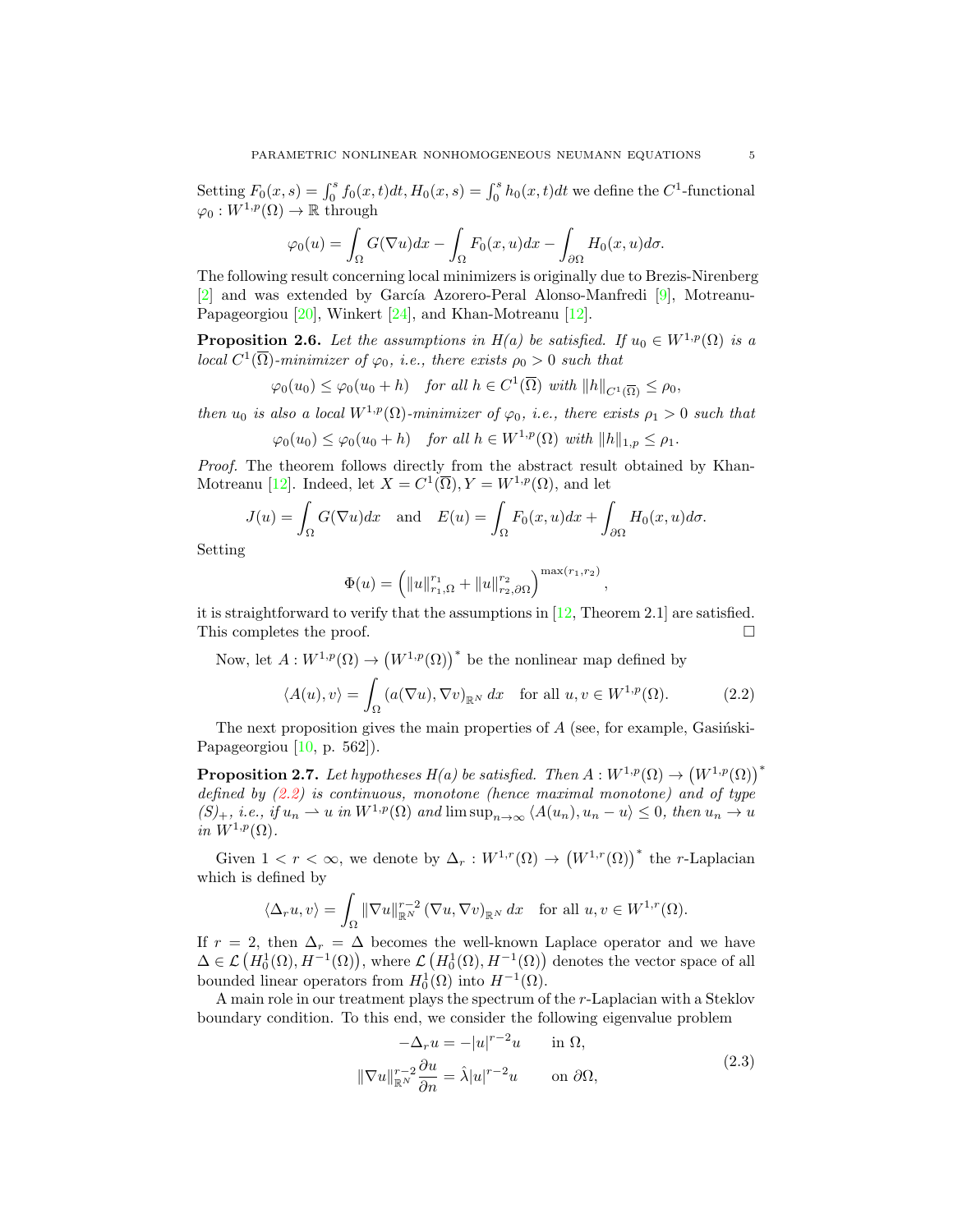where  $\partial u/\partial n$  is the outer normal derivative of u at  $\partial\Omega$ . A number  $\hat{\lambda} \in \mathbb{R}$  is an eigenvalue of  $(-\Delta_r, W^{1,r}(\Omega))$  if problem  $(2.3)$  admits a nontrivial weak solution  $\hat{u} \in W^{1,p}(\Omega)$  which is called an eigenfunction corresponding to the eigenvalue  $\hat{\lambda}$ . The set of eigenvalues is denoted by  $\hat{\sigma}(r)$  which has a smallest element  $\hat{\lambda}_1(r)$ . The spectrum of  $(2.3)$  were intensively studied by Lê [\[13\]](#page-23-16) and Martínez-Rossi [\[17\]](#page-23-17) whereby the main facts read as follows:

- $\hat{\lambda}_1(r)$  is positive, isolated, and simple;
- •

$$
\hat{\lambda}_1(r) = \inf_{u \in W^{1,p}(\Omega)} \left\{ \int_{\Omega} \|\nabla u\|_{\mathbb{R}^N}^r dx + \int_{\Omega} |u|^r dx : \|u\|_{r,\partial\Omega}^r = 1 \right\};
$$

•  $\hat{\sigma}(r)$  is closed.

We further point out that every eigenfunction corresponding to the first eigenvalue  $\hat{\lambda}_1(r)$  does not change sign in  $\overline{\Omega}$ . In fact it turns out that every eigenfunction associated to an eigenvalue  $\hat{\lambda} \neq \hat{\lambda}_1(r)$  changes sign on  $\partial \Omega$ .

In what follows we denote by  $\hat{u}_1(r)$  the normalized (i.e.,  $\|\hat{u}_1(r)\|_{r,\partial\Omega} = 1$ ) positive eigenfunction corresponding to  $\hat{\lambda}_1(r)$ . As shown in Lê [\[13\]](#page-23-16), thanks to the nonlinear regularity theory and the nonlinear maximum principle, we can suppose that  $\hat{u}_1(r) \in \text{int}(C^1(\overline{\Omega})_+)$ . Additionally, due to the fact that  $\hat{\lambda}_1(r)$  is isolated, the second eigenvalue  $\hat{\lambda}_2(r)$  is well-defined by

$$
\hat{\lambda}_2(r) = \inf \left[ \hat{\lambda} \in \hat{\sigma}(r) : \hat{\lambda} > \hat{\lambda}_1(r) \right].
$$

Now, let  $\partial B_1^{r,\partial\Omega} = \{u \in L^r(\partial\Omega) : ||u||_{r,\partial\Omega} = 1\}$  and  $S_r = W^{1,r}(\Omega) \cap \partial B_1^{r,\partial\Omega}$ . Then, due to Martínez-Rossi  $[19]$ , we have the following variational characterization of  $\hat{\lambda}_2(r)$ .

## <span id="page-5-1"></span>Proposition 2.8. There holds

$$
\hat{\lambda}_2(r) = \inf_{\hat{\gamma} \in \hat{\Gamma}(r)} \max_{-1 \le t \le 1} \left[ \int_{\Omega} ||\nabla \hat{\gamma}(t)||^r_{\mathbb{R}^N} dx + \int_{\Omega} |\hat{\gamma}(t)|^r dx \right],
$$

where  $\hat{\Gamma}(r) = \{\hat{\gamma} \in C \left([-1, 1], S_r\right) : \hat{\gamma}(-1) = -\hat{u}_1(r), \hat{\gamma}(1) = \hat{u}_1(r)\}.$ 

Recall that if a functional satisfies the PS-condition (or the C-condition) and it is bounded below, then it is coercive (see Caklović-Li-Willem  $[3]$  $[3]$  and Gasingski-Papageorgiou [\[11,](#page-23-9) p. 614]). The converse assertion is in general not true, but in our setting we can give a positive answer.

Indeed, let  $\hat{f}: \Omega \times \mathbb{R} \to \mathbb{R}, \hat{h}: \partial \Omega \times \mathbb{R} \to \mathbb{R}$  be Carathéodory functions satisfying

$$
\left| \hat{f}(x,s) \right| \le c_{\hat{f}} \left( 1 + |s|^{r_1 - 1} \right) \quad \text{ for a.a. } x \in \Omega \text{ and all } s \in \mathbb{R},
$$
  

$$
\left| \hat{h}(x,s) \right| \le c_{\hat{h}} \left( 1 + |s|^{r_2 - 1} \right) \quad \text{ for a.a. } x \in \partial \Omega \text{ and all } s \in \mathbb{R},
$$

with  $c_{\hat{f}}, c_{\hat{h}} > 0, 1 < r_1 < p^*$ , and  $1 < r_2 < p_*$ . We set  $\hat{F}(x, s) = \int_0^s \hat{f}(x, t) dt$ ,  $\hat{H}(x, s) =$  $\int_0^s \hat{h}(x,t)dt$  and consider the  $C^1$ -functional  $\hat{\varphi}: W^{1,p}(\Omega) \to \mathbb{R}$  defined by

$$
\hat{\varphi}(u) = \int_{\Omega} G(\nabla u) dx - \int_{\Omega} \hat{F}(x, u) dx - \int_{\partial \Omega} \hat{H}(x, u) d\sigma.
$$

<span id="page-5-0"></span>**Proposition 2.9.** If  $\hat{\varphi}$  is coercive, then it satisfies the PS-condition.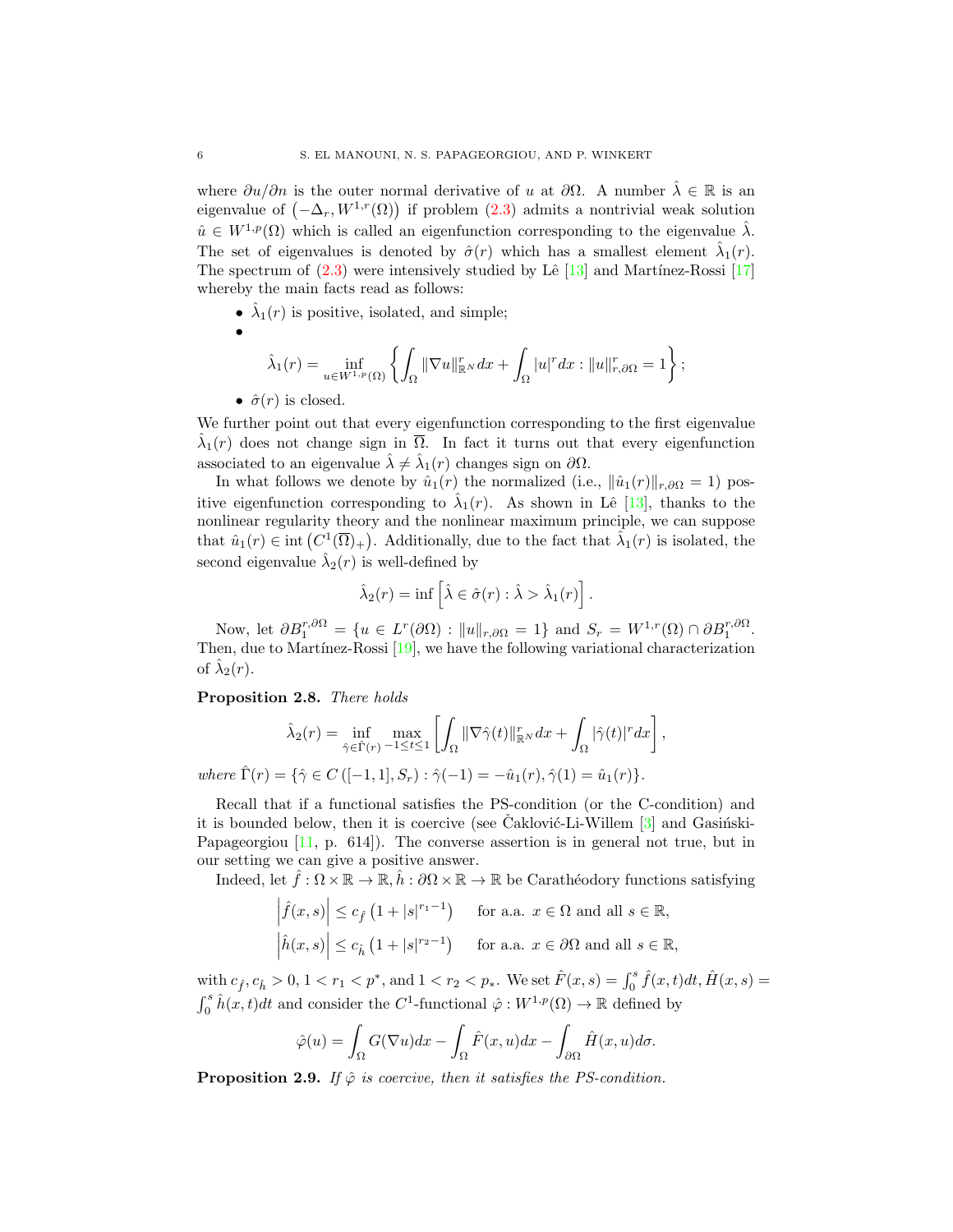*Proof.* Let  $(u_n)_{n\geq 1} \subseteq W^{1,p}(\Omega)$  be a PS-sequence, that is

$$
|\hat{\varphi}(u_n)| \le \hat{M} \quad \text{for some } \hat{M} > 0, \text{ for all } n \ge 1,
$$
\n(2.4)

<span id="page-6-3"></span><span id="page-6-2"></span><span id="page-6-1"></span>
$$
\left(\hat{\varphi}\right)'(u_n) \to 0 \quad \text{in } \left(W^{1,p}(\Omega)\right)^*.
$$
\n
$$
(2.5)
$$

Since  $\hat{\varphi}$  is coercive and due to [\(2.4\)](#page-6-1) we easily verify that  $(u_n)_{n\geq 1}$  is bounded in  $W^{1,p}(\Omega)$ . Because of that we may assume

$$
u_n \rightharpoonup u
$$
 in  $W^{1,p}(\Omega)$   $u_n \to u$  in  $L^p(\Omega)$  and  $u_n \to u$  in  $L^p(\partial\Omega)$ . (2.6)

The assertion in  $(2.5)$  implies that

$$
\left| \int_{\Omega} \left( a(\nabla u_n), \nabla v \right)_{\mathbb{R}^N} dx - \int_{\Omega} \hat{f}(x, u_n) v dx - \int_{\partial \Omega} \hat{h}(x, u_n) v d\sigma \right| \leq \varepsilon_n ||v||_{1,p},
$$

for all  $v \in W^{1,p}(\Omega)$  with  $\varepsilon_n \to 0^+$ . Now, choosing  $v = u_n - u$ , passing to the limit as  $n \to \infty$ , and using the convergence properties in [\(2.6\)](#page-6-3), we have

$$
\lim_{n \to \infty} \langle A(u_n), u_n - u \rangle = \lim_{n \to \infty} \int_{\Omega} \left( a(\nabla u_n), \nabla (u_n - u) \right)_{\mathbb{R}^N} dx = 0,
$$

which by the  $(S)$ <sub>+</sub>-property of A (see Proposition [2.7\)](#page-4-2) gives  $u_n \to u$  in  $W^{1,p}(\Omega)$ proving that  $\hat{\varphi}$  satisfies the PS-condition.

Finally, for  $s \in \mathbb{R}$ , we set  $s^{\pm} = \max\{\pm s, 0\}$  and for  $u \in W^{1,p}(\Omega)$  we define  $u^{\pm}(\cdot) = u(\cdot)^{\pm}$ . Recall that

$$
u^{\pm} \in W^{1,p}(\Omega), \quad |u| = u^{+} + u^{-}, \quad u = u^{+} - u^{-}.
$$

The Lebesgue measure on  $\mathbb{R}^N$  is given by  $|\cdot|_N$ .

# 3. Three solutions depending on Steklov eigenvalues

<span id="page-6-0"></span>We are now interested in the existence of weak solutions to equation  $(1.1)$  depending on Steklov eigenvalues of the q-Laplacian with  $1 < q \leq p < \infty$ . In order to prove this we need some additional assumptions on the map  $a: \mathbb{R}^N \to \mathbb{R}^N$ .

- $H(a)_1: a(\xi) = a_0 (\|\xi\|_{\mathbb{R}^N}) \xi$  for all  $\xi \in \mathbb{R}^N$  with  $a_0(t) > 0$  for all  $t > 0$ , hypotheses  $H(a)_1(i)$ –(iii) are the same as the corresponding hypotheses  $H(a)(i)$ –(iii) and
	- (iv) if  $G_0(t) = \int_0^t sa_0(s)ds$  for all  $t > 0$ , then  $t \mapsto G_0\left(t^{\frac{1}{q}}\right)$  is convex in  $(0, +\infty)$  and

<span id="page-6-5"></span>
$$
\limsup_{t\to 0^+}\frac{G_0(t)}{t^q}<+\infty.
$$

<span id="page-6-4"></span>**Remark 3.1.** The examples presented in Section [2](#page-1-0) still satisfy hypotheses  $H(a)_1$ . Note that by hypothesis  $H(a)_1(iv)$  we find  $c_7 > 0$  such that

$$
G(\xi) \le c_7 \left( \|\xi\|_{\mathbb{R}^N}^q + \|\xi\|_{\mathbb{R}^N}^p \right) \quad \text{for all } \xi \in \mathbb{R}^N. \tag{3.1}
$$

The hypotheses on the Carathéodory functions  $f : \Omega \times \mathbb{R} \to \mathbb{R}$ ,  $h : \partial\Omega \times \mathbb{R} \to \mathbb{R}$ and the number  $\chi$  read as follows.

- $(H1)$  *f* is bounded on bounded sets;
- (H2)  $\lim_{s \to \pm \infty} \frac{f(x, s)}{|s|^{p-2} s}$  $\frac{\int (x, e)^2}{|s|^{p-2}s}$  = + $\infty$  uniformly for a.a.  $x \in \Omega$ ;
- (H3)  $\lim_{s \to 0} \frac{f(x, s)}{|s|^{p-2} s}$  $\frac{\partial f(x, y)}{\partial s} = 0$  uniformly for a.a.  $x \in \Omega$ ;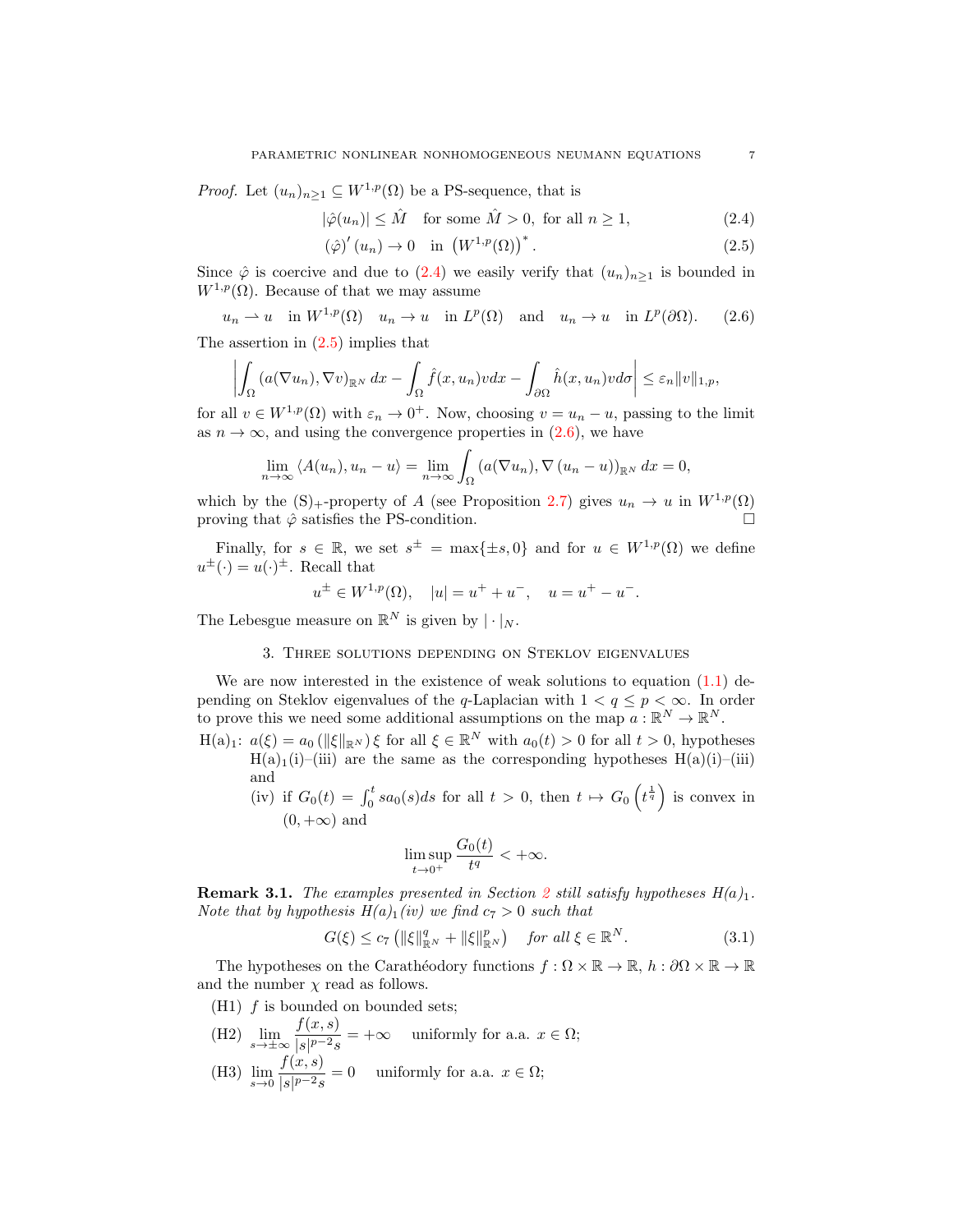- (H4) h is bounded on bounded sets;
- (H5)  $\lim_{s \to \pm \infty} \frac{h(x, s)}{|s|^{p-2} s}$  $\frac{\partial (x, y)}{|s|^{p-2}s}$  = + $\infty$  uniformly for a.a.  $x \in \partial \Omega;$
- (H6)  $\lim_{s \to 0} \frac{h(x, s)}{|s|^{q-2} s}$  $\frac{\partial(x, y)}{|s|^{q-2}s} = 0$  uniformly for a.a.  $x \in \partial\Omega;$
- $(H7)$  *h* satisfies the condition

$$
|h(x_1, s_1) - h(x_2, s_2)| \le L\Big[|x_1 - x_2|^{\alpha} + |s_1 - s_2|^{\alpha}\Big],
$$

for all pairs  $(x_1, s_1), (x_2, s_2)$  in  $\partial\Omega \times [-K, K]$ , where K is a positive constant and  $\alpha \in (0,1]$ ;

(H8)  $\chi$  is a real fixed number such that

$$
0 < \chi \begin{cases} < +\infty & \text{if } q < p \\ \leq 2pc7 & \text{if } q = p \end{cases}
$$

where  $c_7$  is the positive constant given in Remark [3.1.](#page-6-4)

**Remark 3.2.** Note that hypothesis (H7) is needed for the usage of the  $C^1$ -regularity results of Lieberman [\[15\]](#page-23-20). It is obvious that  $s \mapsto \lambda |s|^{q-2} s$  fulfills condition (H7) for  $\lambda > 0$  and  $1 < q \leq p$ . We also point out that no growth condition is imposed on f, h and thanks to (H3), (H6) we easily verify that  $f(x, 0) = h(x, 0) = 0$  for a.a.  $x \in \Omega$ , resp.,  $x \in \partial\Omega$ . Hence,  $u = 0$  is a solution of problem [\(1.1\)](#page-0-0).

A function  $u \in W^{1,p}(\Omega)$  is said to be a (weak) solution of  $(1.1)$  if it satisfies the equation

$$
\int_{\Omega} (a(\nabla u), \nabla \varphi)_{\mathbb{R}^N} dx
$$
\n
$$
= \int_{\Omega} (-\chi |u|^{q-2}u - f(x, u)) \varphi dx + \int_{\partial \Omega} (\lambda |u|^{q-2}u - h(x, u)) \varphi d\sigma
$$

for all test functions  $\varphi \in W^{1,p}(\Omega)$  while  $d\sigma$  denotes the usual  $(N-1)$ -surface measure.

The conditions in (H2), (H5) imply the existence of constants  $M_1, M_2 = M_2(\lambda)$ 1 such that

<span id="page-7-1"></span><span id="page-7-0"></span>
$$
f(x, s)s \ge |s|^p \text{ for a.a. } x \in \Omega \text{ and all } |s| \ge M_1,
$$
  

$$
h(x, s)s \ge \lambda |s|^p \text{ for a.a. } x \in \Omega \text{ and all } |s| \ge M_2.
$$
 (3.2)

Let  $M_3 = \max(M_1, M_2)$ . Taking  $\overline{u} \equiv \varsigma \in [M_3, +\infty)$  and applying  $(3.2), q \leq p$ , and  $M_3 > 1$ , we conclude

$$
0 \ge -f(x,\overline{u}) \quad \text{a.e. in } \Omega \quad \text{and} \quad 0 \ge \lambda \overline{u}^{q-1} - h(x,\overline{u}) \quad \text{a.e. in } \partial\Omega. \tag{3.3}
$$

In the same way, choosing  $\underline{v} \equiv -\varsigma$ , we obtain

$$
0 \le -f(x, \underline{v})
$$
 a.e. in  $\Omega$  and  $0 \le \lambda |\underline{v}|^{q-2} \underline{v} - h(x, \underline{v})$  a.e. in  $\partial \Omega$ .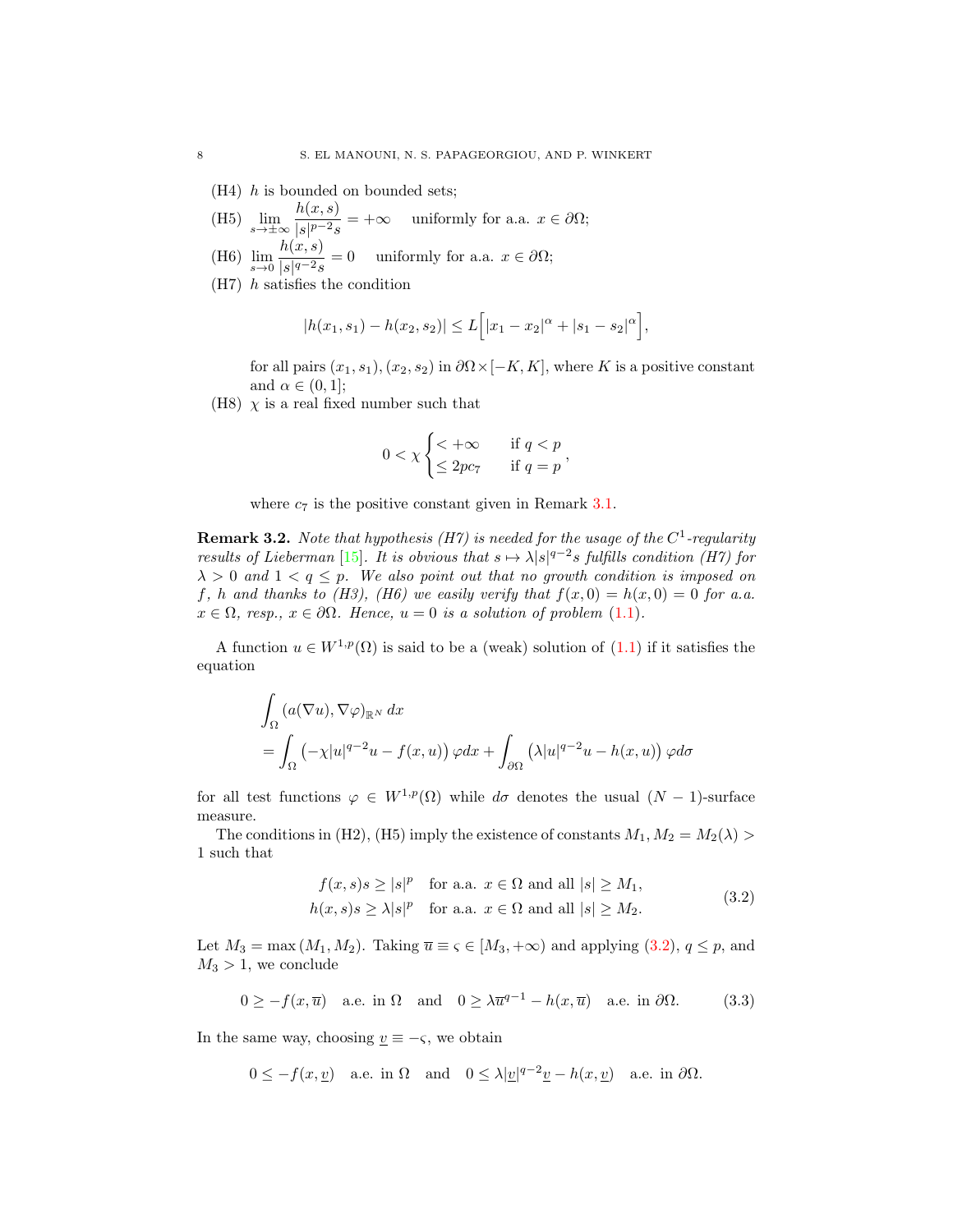Now, we introduce the truncation functions

<span id="page-8-0"></span>
$$
b^{+}(x,s) = \begin{cases} 0 & \text{if } s < 0 \\ -f(x,s) & \text{if } 0 \le s \le \overline{u} , \\ -f(x,\overline{u}) & \text{if } \overline{u} < s \end{cases}
$$
  

$$
b_{\lambda}^{+}(x,s) = \begin{cases} 0 & \text{if } s < 0 \\ \lambda s^{q-1} - h(x,s) & \text{if } 0 \le s \le \overline{u} , \\ \lambda \overline{u}^{q-1} - h(x,\overline{u}) & \text{if } \overline{u} < s \end{cases}
$$
  
(3.4)

and

$$
b^{-}(x,s) = \begin{cases} -f(x,\underline{v}) & \text{if } s < \underline{v} \\ -f(x,s) & \text{if } \underline{v} \le s \le 0 \\ 0 & \text{if } 0 < s \end{cases}
$$
\n
$$
b_{\lambda}^{-}(x,s) = \begin{cases} \lambda |\underline{v}|^{q-2} \underline{v} - h(x,\underline{v}) & \text{if } s < \underline{v} \\ \lambda |s|^{q-2} s - h(x,s) & \text{if } \underline{v} \le s \le 0 \\ 0 & \text{if } 0 < s \end{cases}
$$

which are well-known to be Carathéodory functions. Setting  $B^{\pm}(x, s) = \int_0^s b^{\pm}(x, t) dt$ ,  $B^{\pm}_{\lambda}(x,s) = \int_0^s b^{\pm}_{\lambda}(x,t)dt$ , we consider the C<sup>1</sup>-functionals  $\varphi^{\pm}_{\lambda}: W^{1,p}(\Omega) \to \mathbb{R}$  defined by

$$
\varphi^{\pm}_{\lambda}(u) = \int_{\Omega} G(\nabla u) dx + \frac{\chi}{p} \int_{\Omega} |u|^p dx - \int_{\Omega} B^{\pm}(x, u) dx - \int_{\partial \Omega} B^{\pm}_{\lambda}(x, u) d\sigma.
$$

Furthermore, we write  $F(x, s) = \int_0^s f(x, t)dt$  and  $H(x, s) = \int_0^s h(x, t)dt$ . Recall that  $\hat{u}_1(q) \in \text{int}(C^1(\overline{\Omega})_+)$  denotes the normalized eigenfunction (i.e.  $\|\hat{u}_1(q)\|_{q,\partial\Omega} = 1$ ) corresponding to the first eigenvalue  $\hat{\lambda}_1(q)$  of the Steklov eigenvalue problem of the  $q$ -Laplacian given in  $(2.3)$ .

We start with the existence of constant sign solutions to problem  $(1.1)$  provided  $\lambda > 0$  is sufficiently large.

<span id="page-8-3"></span>**Proposition 3.3.** Let the assumptions in  $H(a)_1$  and  $(H1)$ –(H8) be satisfied and suppose that

<span id="page-8-1"></span>
$$
\lambda > \begin{cases} qc_7\hat{\lambda}_1(q) & \text{if } q < p \\ 2pc_7\hat{\lambda}_1(p) & \text{if } q = p \end{cases}
$$
 (3.5)

with the positive constant  $c_7$  given in Remark [3.1.](#page-6-4) Then problem [\(1.1\)](#page-0-0) has at least two nontrivial constant sign solutions

$$
u_0 \in [0, \overline{u}] \cap \text{int}\left(C^1(\overline{\Omega})_+\right) \qquad \text{and} \qquad v_0 \in [\underline{v}, 0] \cap \left(-\text{int}\left(C^1(\overline{\Omega})_+\right)\right).
$$

Proof. Let us begin the proof with the existence of the positive solution. By means of the truncation in [\(3.4\)](#page-8-0) standard arguments ensure that  $\varphi_{\lambda}^{+}$  is coercive and sequentially weakly lower semicontinuous. Therefore, the Weierstrass theorem yields the existence of  $u_0 \in W^{1,p}(\Omega)$  such that

<span id="page-8-2"></span>
$$
\varphi_{\lambda}^{+}(u_0) = \inf \left[ \varphi_{\lambda}^{+}(u) : u \in W^{1,p}(\Omega) \right] = m_{\lambda}^{+}.
$$
\n(3.6)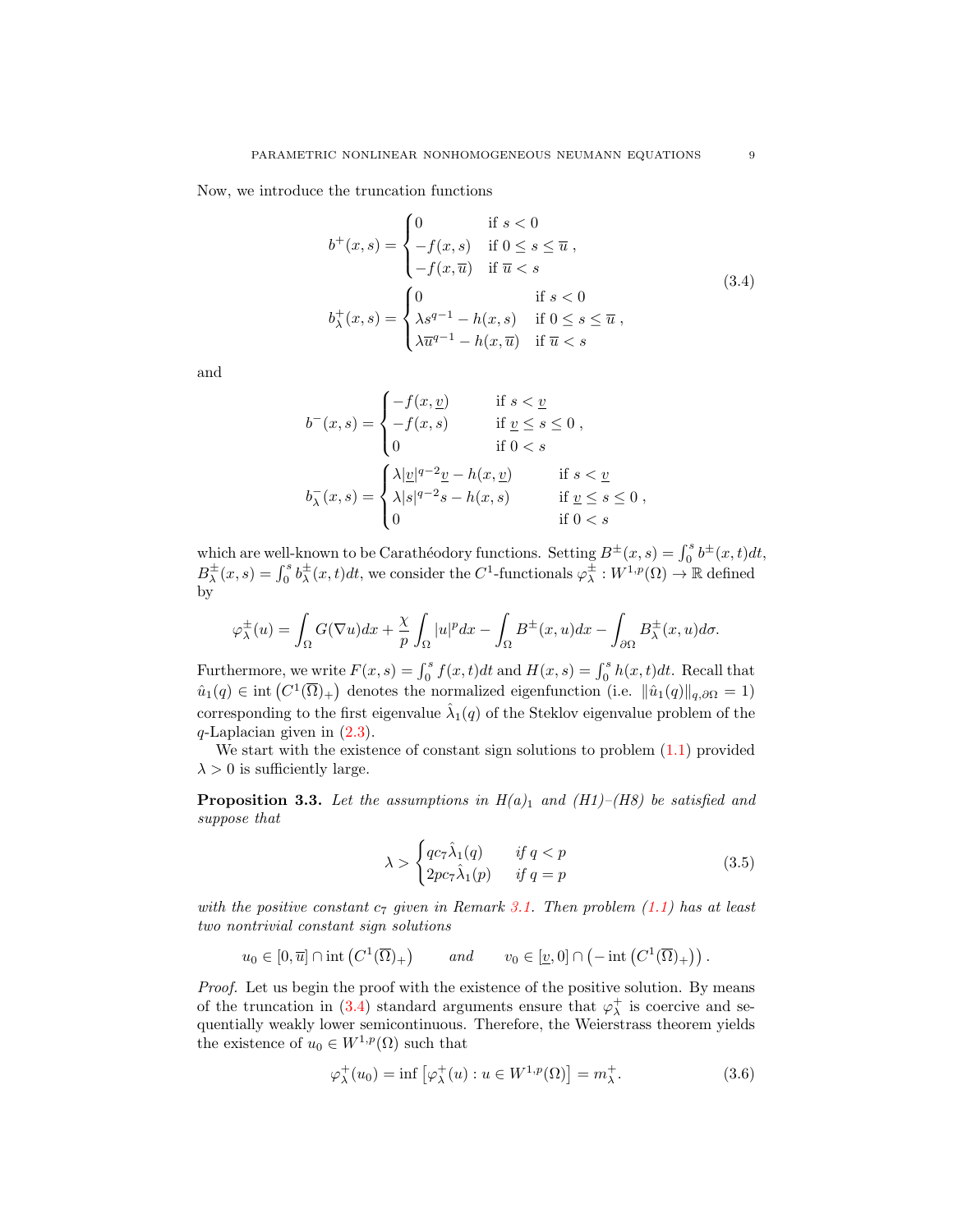Given  $\varepsilon_1, \varepsilon_2 > 0$ , from Hypotheses (H3), (H6) we find  $\delta_1 = \delta_1(\varepsilon_1), \delta_2 = \delta_2(\varepsilon_2) \in$  $(0, \overline{u})$  such that

<span id="page-9-0"></span>
$$
F(x,s) \le \frac{\varepsilon_1}{p}|s|^p \quad \text{for a.a. } x \in \Omega \text{ and for all } |s| \le \delta_1,
$$
  

$$
H(x,s) \le \frac{\varepsilon_2}{q}|s|^q \quad \text{for a.a. } x \in \partial\Omega \text{ and for all } |s| \le \delta_2.
$$
 (3.7)

Let  $\delta := \min(\delta_1, \delta_2)$ . Since  $\hat{u}_1(q) \in \text{int}(C^1(\overline{\Omega})_+)$ , we may choose  $t \in (0, 1)$  small enough such that  $t\hat{u}_1(q)(x) \in [0,\delta]$  for all  $x \in \overline{\Omega}$ . Because of  $(3.1), (3.4), (3.7)$  $(3.1), (3.4), (3.7)$  $(3.1), (3.4), (3.7)$  $(3.1), (3.4), (3.7)$  along with  $\|\hat{u}_1(q)\|_{q,\partial\Omega} = 1$  and  $\delta < \overline{u}$  it follows

$$
\varphi_{\lambda}^{+}(t\hat{u}_{1}(q))
$$
\n
$$
= \int_{\Omega} G(\nabla(t\hat{u}_{1}(q)))dx + \frac{\chi}{p} \int_{\Omega} |t\hat{u}_{1}(q)|^{p} dx - \int_{\Omega} B^{+}(x, t\hat{u}_{1}(q))dx
$$
\n
$$
- \int_{\partial\Omega} B^{+}_{\lambda}(x, t\hat{u}_{1}(q))d\sigma
$$
\n
$$
= \int_{\Omega} G(\nabla(t\hat{u}_{1}(q)))dx + \frac{t^{p}\chi}{p} ||\hat{u}_{1}(q)||_{p,\Omega}^{p} + \int_{\Omega} F(x, t\hat{u}_{1}(q))dx
$$
\n
$$
- \frac{\lambda t^{q}}{q} + \int_{\partial\Omega} H(x, t\hat{u}_{1}(q))d\sigma
$$
\n
$$
\leq c_{7} \left( t^{q} ||\nabla(\hat{u}_{1}(q))||_{q,\Omega}^{q} + t^{p} ||\nabla(\hat{u}_{1}(q))||_{p,\Omega}^{p} \right) + \frac{t^{p}\chi}{p} ||\hat{u}_{1}(q)||_{p,\Omega}^{p}
$$
\n
$$
+ \frac{\varepsilon_{1}t^{p}}{p} ||\hat{u}_{1}(q)||_{p,\Omega}^{q} - \frac{\lambda t^{q}}{q} + \frac{\varepsilon_{2}t^{q}}{q}
$$
\n
$$
\leq c_{7} \left( -t^{q} ||\hat{u}_{1}(q)||_{q,\Omega}^{q} + t^{q}\hat{\lambda}_{1}(q) + t^{p} ||\nabla(\hat{u}_{1}(q))||_{p,\Omega}^{p} \right)
$$
\n
$$
+ \frac{t^{p}\chi}{p} ||\hat{u}_{1}(q)||_{p,\Omega}^{p} + \frac{\varepsilon_{1}t^{p}}{p} ||\hat{u}_{1}(q)||_{p,\Omega}^{p} - \frac{\lambda t^{q}}{q} + \frac{\varepsilon_{2}t^{q}}{q}
$$
\n
$$
= t^{q} \left( \frac{-c_{7}q}{q} \right) ||\hat{u}_{1}(q)||_{q,\Omega}^{q} + t^{q} \left( \frac{qc_{7}\hat{\lambda}_{1}(q) - \lambda + \varepsilon_{2}}{q} \right)
$$
\n
$$
+ t^{p} \left( c_{7} ||\nab
$$

If  $q < p$  we may choose  $\varepsilon_1, \varepsilon_2$  such that

$$
0 < \varepsilon_1 < \infty \quad \text{and} \quad 0 < \varepsilon_2 < \lambda - qc_7\hat{\lambda}_1(q)
$$

(see  $(3.5)$ ), then  $(3.8)$  becomes

<span id="page-9-4"></span><span id="page-9-3"></span><span id="page-9-2"></span><span id="page-9-1"></span>
$$
\varphi_{\lambda}^{+}(t\hat{u}_{1}(q)) \le -t^{q}M_{4} + t^{p}M_{5}
$$
\n(3.9)

with some  $M_4, M_5 > 0$ . Since  $q < p$ , [\(3.9\)](#page-9-2) implies

$$
\varphi^+_{\lambda}(t\hat{u}_1(q)) < 0 \quad \text{for all sufficiently small } t > 0. \tag{3.10}
$$

If 
$$
q = p
$$
, (3.8) reduces to

$$
\varphi_{\lambda}^{+}(t\hat{u}_{1}(p)) \leq t^{p}\left(\frac{-2pc_{7}+\chi+\varepsilon_{1}}{p}\right) \|\hat{u}_{1}(p)\|_{p,\Omega}^{p}+t^{p}\left(\frac{2pc_{7}\hat{\lambda}_{1}(p)-\lambda+\varepsilon_{2}}{p}\right).
$$
 (3.11)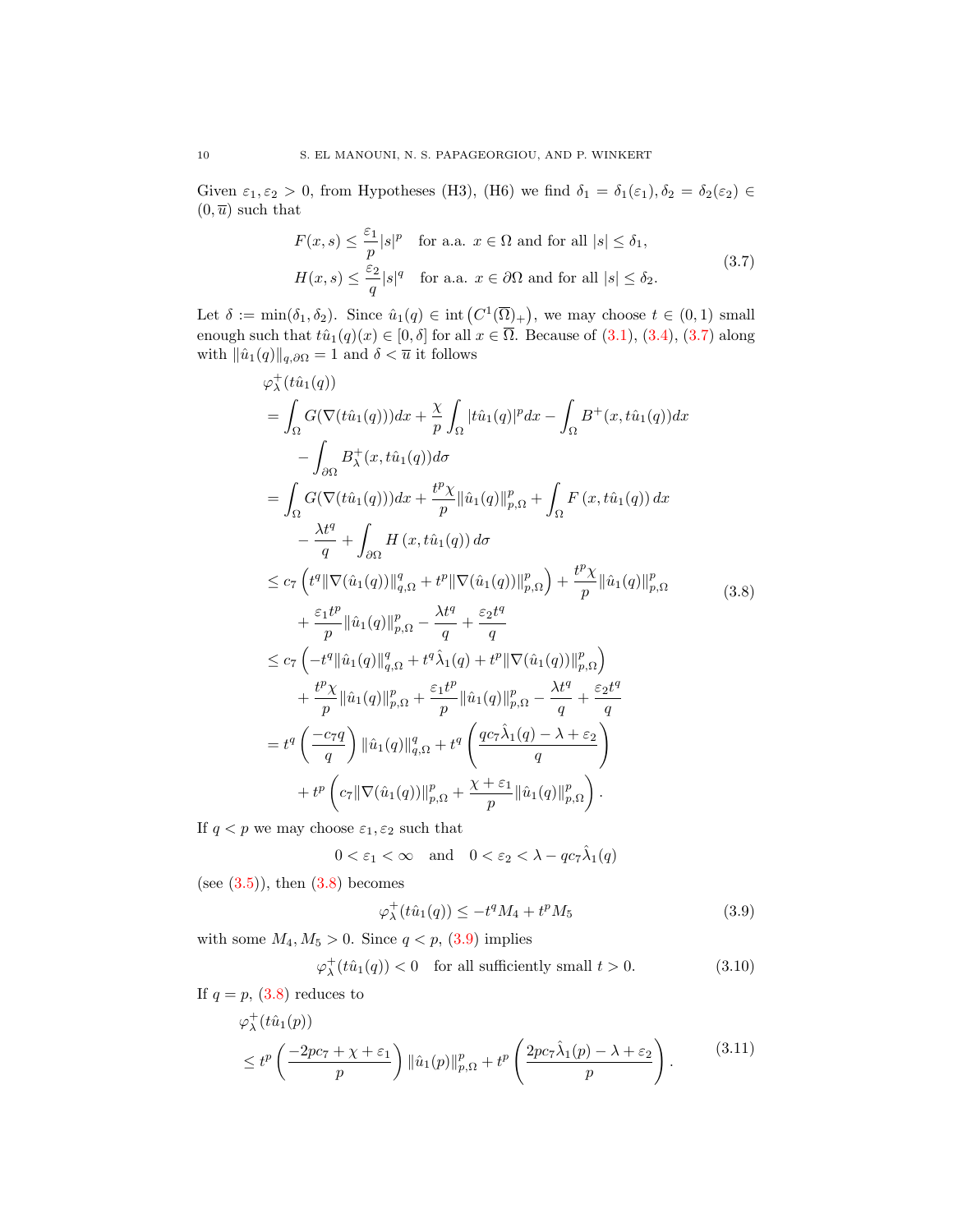If  $2pc_7 > \chi$  we may choose

 $0 < \varepsilon_1 < 2pc_7 - \chi$  and  $0 < \varepsilon_2 < \lambda - 2pc_7\hat{\lambda}_1(p)$ 

(see (H8) and [\(3.5\)](#page-8-1)) to obtain again [\(3.10\)](#page-9-3). Finally, if  $2pc_7 = \chi$ , [\(3.11\)](#page-9-4) becomes

$$
\varphi_{\lambda}^{+}(t\hat{u}_{1}(p)) \leq t^{p} \left( \frac{\varepsilon_{1}}{p} ||\hat{u}_{1}(p)||_{p,\Omega}^{p} + \frac{2c_{7} p\hat{\lambda}_{1}(p) - \lambda + \varepsilon_{2}}{p} \right).
$$

Choosing  $0 < \varepsilon_2 < \lambda - 2pc_7 \hat{\lambda}_1(p)$  we find a constant  $M_6 = M_6(\lambda) > 0$  such that

$$
\varphi_{\lambda}^{+}(t\hat{u}_{1}(p)) \leq t^{p} \left(\frac{\varepsilon_{1}}{p} \|\hat{u}_{1}(p)\|_{p,\Omega}^{p} - M_{6}\right).
$$

Taking  $0 < \varepsilon_1 < \frac{M_6 p}{\|\hat{u}_1(p)\|_{p,\Omega}^p}$  provides inequality  $(3.10)$  again in this case. In summary the choices of  $\varepsilon_1, \varepsilon_2$  above lead to (see also [\(3.6\)](#page-8-2))

<span id="page-10-0"></span>
$$
\varphi_\lambda^+(u_0) < 0 = \varphi_\lambda^+(0),
$$

implying  $u_0 \neq 0$ . Moreover, as  $u_0$  is the global minimizer of  $\varphi_\lambda^+$ , there holds  $(\varphi_{\lambda}^{+})'(u_0) = 0$  meaning that

$$
\int_{\Omega} \left( a(\nabla u_0), \nabla \varphi \right)_{\mathbb{R}^N} dx + \chi \int_{\Omega} |u_0|^{p-2} u_0 \varphi dx
$$
\n
$$
= \int_{\Omega} b^+(x, u_0) \varphi dx + \int_{\partial \Omega} b^+_{\lambda}(x, u_0) \varphi d\sigma,
$$
\n(3.12)

for all  $\varphi \in W^{1,p}(\Omega)$ . We take  $\varphi = -u_0^- \in W^{1,p}(\Omega)$  as test function in  $(3.12)$  and by virtue of Lemma  $2.4$ (iii) in combination with the definition of the truncations (see  $(3.4)$ ), we obtain

$$
\min\left(\frac{c_2}{p-1},\chi\right)\left(\|\nabla u_0^-\|_{p,\Omega}^p + \|u_0^-\|_{p,\Omega}^p\right) \le 0,
$$

which means that  $u_0 \geq 0$ . Choosing  $\varphi = (u_0 - \overline{u})^+ \in W^{1,p}(\Omega)$  in  $(3.12)$  and making use of  $(3.3)$  as well as  $(3.4)$ , it follows

$$
\int_{\Omega} \left( a(\nabla u_0), \nabla (u_0 - \overline{u})^+ \right)_{\mathbb{R}^N} dx + \chi \int_{\Omega} u_0^{p-1} (u_0 - \overline{u})^+ dx
$$
\n
$$
= \int_{\Omega} b^+ (x, u_0) (u_0 - \overline{u})^+ dx + \int_{\partial \Omega} b^+_{\lambda} (x, u_0) (u_0 - \overline{u})^+ d\sigma
$$
\n
$$
= \int_{\Omega} \left( -f(x, \overline{u}) \right) (u_0 - \overline{u})^+ dx + \int_{\partial \Omega} \left( \lambda \overline{u}^{q-1} - h(x, \overline{u}) \right) (u_0 - \overline{u})^+ d\sigma
$$
\n
$$
\leq 0.
$$

This gives, due to Lemma [2.4\(](#page-3-0)iii),

$$
0 \geq \int_{\{u_0 > \overline{u}\}} (a(\nabla u_0), \nabla u_0)_{\mathbb{R}^N} dx + \chi \int_{\{u_0 > \overline{u}\}} u_0^{p-1} (u_0 - \overline{u}) dx
$$
  
\n
$$
\geq \frac{c_2}{p-1} \int_{\{u_0 > \overline{u}\}} ||\nabla u_0||_{\mathbb{R}^N}^p dx + \int_{\{u_0 > \overline{u}\}} (u_0 - \overline{u})^p dx
$$
  
\n
$$
\geq \int_{\Omega} ((u_0 - \overline{u})^+)^p dx
$$
  
\n
$$
\geq 0.
$$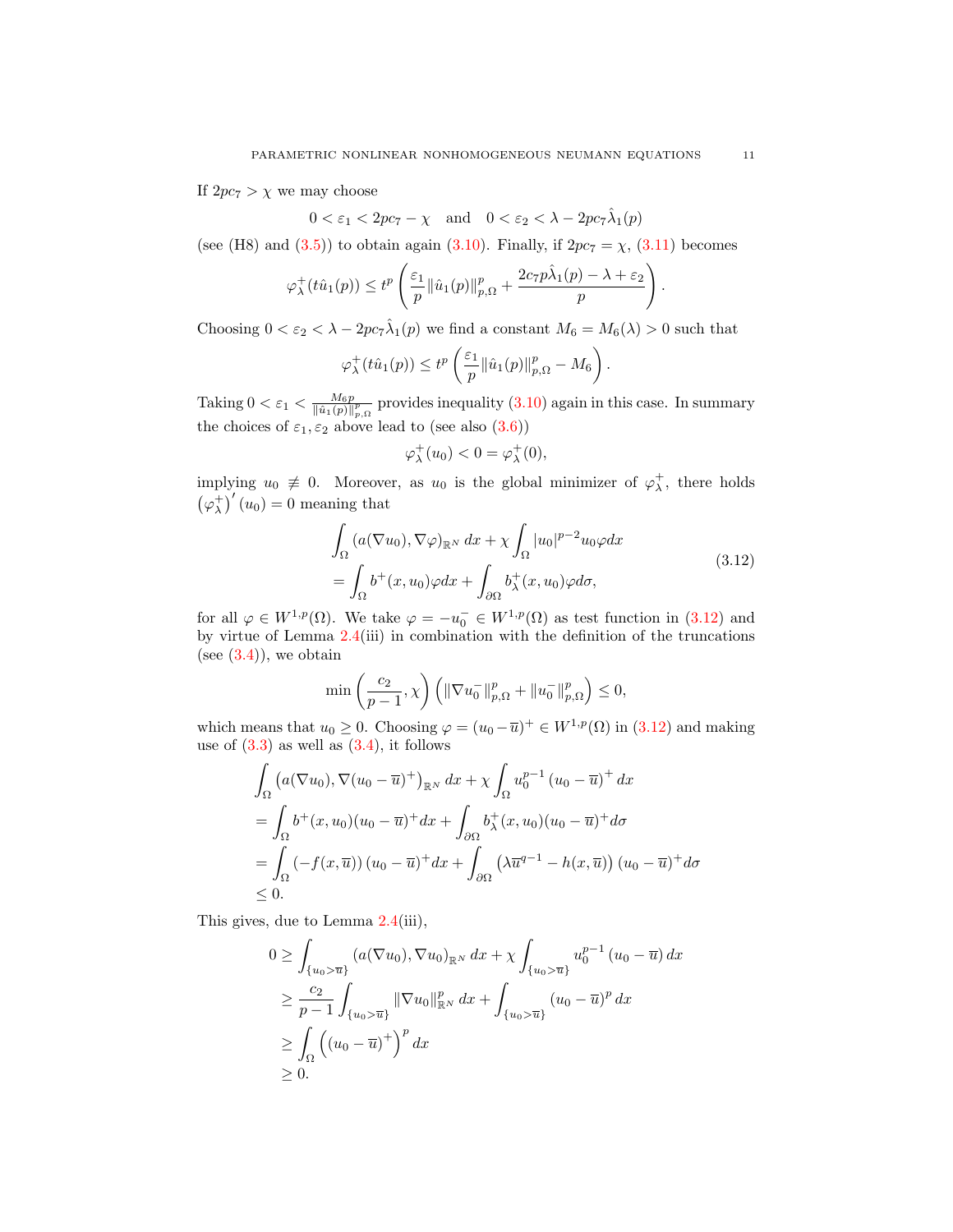Hence  $|\{u_0 > \overline{u}\}|_N = 0$ , that is  $u_0 \leq \overline{u}$ . We conclude that  $u_0 \in [0, \overline{u}]$  with  $u_0 \not\equiv 0$ . Then, by means of the truncations in  $(3.4)$ , equation  $(3.12)$  becomes

$$
\int_{\Omega} \left( a(\nabla u_0), \nabla \varphi \right)_{\mathbb{R}^N} dx + \chi \int_{\Omega} u_0^{p-1} \varphi dx
$$
\n
$$
= \int_{\Omega} \left( -f(x, u_0) \right) \varphi dx + \int_{\partial \Omega} \left( \lambda u_0^{q-1} - h(x, u_0) \right) \varphi d\sigma
$$

which means that  $u_0 \in W^{1,p}(\Omega)$  solves the problem

<span id="page-11-0"></span>
$$
-\operatorname{div} a(\nabla u_0) = -\chi u_0^{p-1} - f(x, u_0) \quad \text{in } \Omega,
$$
  
\n
$$
\frac{\partial u}{\partial n_a} = \lambda u_0^{q-1} - h(x, u_0) \quad \text{on } \partial \Omega.
$$
\n(3.13)

Since  $u_0 \in [0, \overline{u}]$  we have  $u_0 \in L^{\infty}(\Omega)$  (see also Winkert-Zacher [\[26,](#page-23-21) Corollary 1.2]) and from the regularity results of Lieberman [\[15\]](#page-23-20) it follows that  $u_0 \in C^1(\overline{\Omega}) \setminus \{0\}.$ Taking into account (H1), (H3) we find a constant  $M_7 > 0$  such that

$$
f(x,s) \le M_7 s^{p-1} \quad \text{for a.a. } x \in \Omega \text{ and for all } 0 \le s \le \overline{u}. \tag{3.14}
$$

Combining  $(3.13)$  and  $(3.14)$  yields

<span id="page-11-1"></span>
$$
\operatorname{div} a(\nabla u_0) \le (\chi + M_7) u_0^{p-1} \quad \text{a.e. in } \Omega.
$$

Now, we may apply the strong maximum principle (see Pucci-Serrin [\[21,](#page-23-22) Theorem 2.5.1]) to obtain  $u_0(x) > 0$  for all  $x \in \Omega$ .

Let  $x_0 \in \partial \Omega$  be such that  $u_0(x_0) = 0$ . Applying the boundary point lemma (see again Pucci-Serrin [\[21,](#page-23-22) Theorem 5.5.1]) gives

<span id="page-11-2"></span>
$$
\frac{\partial u_0}{\partial n_a}(x_0) = a_0 \left( \|\nabla u_0\|_{\mathbb{R}^N} \right) \frac{\partial u_0}{\partial n}(x_0) < 0,\tag{3.15}
$$

where  $(\partial u_0/\partial n)(x_0)$  stands for the outer normal derivative of  $u_0$  at  $x_0 \in \partial \Omega$ . Since  $h(x_0, u_0(x_0)) = h(x_0, 0) = 0$  we get a contradiction from [\(3.13\)](#page-11-0) and [\(3.15\)](#page-11-2). Hence,  $u_0(x) > 0$  for all  $x \in \overline{\Omega}$  and consequently  $u_0 \in \text{int}(C^1(\overline{\Omega})_+)$ . That finishes the first part of the theorem.

The second assertion can be shown similarly using  $\varphi_{\lambda}^{-}$  instead of  $\varphi_{\lambda}^{+}$  to obtain the existence of a nontrivial negative solution  $v_0 \in [\underline{v},0] \cap (-\text{int} (C^1(\overline{\Omega})_+))$ .  $\Box$ 

Now we are going to prove the existence of extremal constant sign solutions of  $(1.1)$  provided  $\lambda > 0$  is large enough as before.

To this end, let  $S_+(\lambda)$   $(S_-(\lambda))$  be the set of all nontrivial positive (negative) solutions of problem  $(1.1)$ . Thanks to the monotonicity of a (see Lemma [2.4\(](#page-3-0)i)) one can show that  $S_+(\lambda)$   $(S_-(\lambda))$  is downward (upward) directed, that means if  $u_1, u_2 \in \mathcal{S}_+(\lambda)$   $(\mathcal{S}_-(\lambda))$ , then there is an element  $\hat{v} \in \mathcal{S}_+(\lambda)$   $(\mathcal{S}_-(\lambda))$  such that  $\hat{v} \leq (\geq)u_1, \hat{v} \leq (\geq)u_2$ . Therefore, without loss of generality, we can focus on the sets

$$
\hat{\mathcal{S}}_+(\lambda) = \mathcal{S}_+(\lambda) \cap [0,\overline{u}], \qquad \hat{\mathcal{S}}_-(\lambda) = \mathcal{S}_-(\lambda) \cap [\underline{v},0].
$$

As a consequence of Proposition [3.3](#page-8-3) we know that both sets are nonempty, i.e.,  $\hat{S}_+(\lambda) \neq \emptyset$  and  $\hat{S}_-(\lambda) \neq \emptyset$ . We can further suppose, without loss of generality, that

<span id="page-11-3"></span>
$$
|f(x, s)| \le M_8 \quad \text{for a.a. } x \in \Omega \text{ and all } s \in \mathbb{R},
$$
  

$$
|h(x, s)| \le M_9 \quad \text{for a.a. } x \in \partial\Omega \text{ and all } s \in \mathbb{R},
$$
  
(3.16)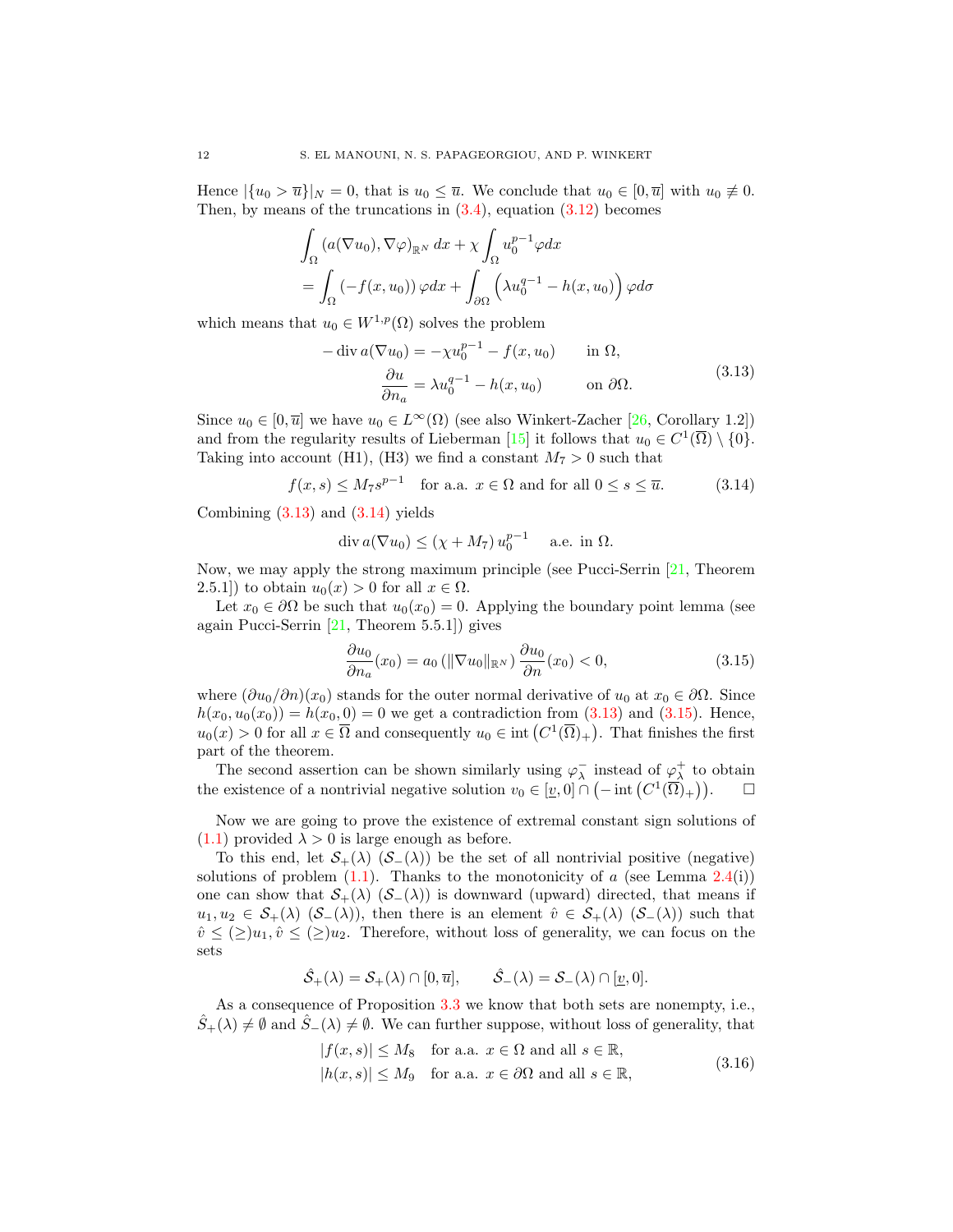with positive constants  $M_8, M_9$  which can be seen by truncation of  $f(x, \cdot), h(x, \cdot)$ at  $\underline{v}$  (from below) and  $\overline{u}$  (from above) combined with (H1), (H4). Then, taking into account hypotheses (H3), (H6) along with [\(3.16\)](#page-11-3) we find for given  $\varepsilon_1, \varepsilon_2 > 0$  and  $r_1 \in (p, p^*)$ ,  $r_2 \in (p, p_*)$  numbers  $M_{10} = M_{10}(\varepsilon_1, r_1), M_{11} = M_{11}(\varepsilon_2, r_2) > 0$  such that

$$
f(x,s)s \leq \varepsilon_1|s|^p + M_{10}|s|^{r_1} \quad \text{for a.a. } x \in \Omega \text{ and all } s \in \mathbb{R},
$$
  

$$
h(x,s)s \leq \varepsilon_2|s|^q + M_{11}|s|^{r_2} \quad \text{for a.a. } x \in \Omega \text{ and all } s \in \mathbb{R}.
$$
 (3.17)

In order to prove the existence of a smallest positive and a greatest negative solution to [\(1.1\)](#page-0-0) we will consider an auxiliary problem. To this end, let  $\lambda > 0$ ,  $\varepsilon_1 > 0$ ,  $\varepsilon_2 \in (0, \lambda)$  and consider the subsequent equation

<span id="page-12-0"></span>
$$
-\operatorname{div}(a(\nabla u)) = -(\chi + \varepsilon_1)|u|^{p-2}u - M_{10}|u|^{r_1-2}u \quad \text{in } \Omega,
$$
  

$$
\frac{\partial u}{\partial n_a} = (\lambda - \varepsilon_2)|u|^{q-2}u - M_{11}|u|^{r_2-2}u \quad \text{on } \partial\Omega.
$$
 (3.18)

We are going to prove the uniqueness of constant sign solutions of problem  $(3.18)$ .

<span id="page-12-3"></span>**Proposition 3.4.** Let hypotheses  $H(a)$ <sub>1</sub> and (H8) be satisfied and suppose

<span id="page-12-2"></span>
$$
\lambda > \begin{cases} qc_7\hat{\lambda}_1(q) & \text{if } q < p, \\ 2pc_7\hat{\lambda}_1(p) & \text{if } q = p. \end{cases}
$$

Then, problem [\(3.18\)](#page-12-0) has a unique positive solution  $u_* \in \text{int}(C^1(\overline{\Omega})_+)$  and a unique *negative solution*  $v_* \in \text{int}(C^1(\overline{\Omega})_+).$ 

*Proof.* Due to the oddness of  $(3.18)$  it suffices to prove the existence of a unique positive solution  $u_* \in \text{int}(C^1(\overline{\Omega})_+)$ , the existence of a unique negative solution follows directly by setting  $v_* = -u_* \in - \text{int} (C^1(\overline{\Omega})_+).$ 

Let  $\Psi^+_{\lambda}:W^{1,p}(\Omega)\to\mathbb{R}$  be the  $C^1$ -functional defined by

$$
\Psi_{\lambda}^{+}(u) = \int_{\Omega} G(\nabla u) dx + \frac{\chi}{p} ||u||_{p,\Omega}^{p} + \frac{\varepsilon_{1}}{p} ||u^{+}||_{p,\Omega}^{p} + \frac{M_{10}}{r_{1}} ||u^{+}||_{r_{1},\Omega}^{r_{1}} -\frac{\lambda - \varepsilon_{2}}{q} ||u^{+}||_{q,\partial\Omega}^{q} + \frac{M_{11}}{r_{2}} ||u^{+}||_{r_{2},\partial\Omega}^{r_{2}}.
$$

Since  $q \le p < r_1 < p^*$ ,  $q \le p < r_2 < p_*$  we note that  $\Psi_\lambda^+$  is coercive and sequentially weakly lower semicontinuous. Hence, its global minimizer  $u_* \in W^{1,p}(\Omega)$  exists and as in Proposition [3.3,](#page-8-3) the choice of  $\lambda > 0$  yields

<span id="page-12-1"></span>
$$
\Psi_\lambda^+(u_*)<0=\Psi_\lambda^+(0)
$$

guaranteeing  $u_* \neq 0$ . Since  $u_*$  is a global minimizer of  $\Psi^+_{\lambda}$  we have  $(\psi^+_{\lambda})'(u_*)=0$ , that is

$$
\int_{\Omega} \left( a(\nabla u_*) , \nabla \varphi \right)_{\mathbb{R}^N} dx + \chi \int_{\Omega} |u_*|^{p-2} u_* \varphi dx
$$
\n
$$
= -\varepsilon_1 \int_{\Omega} \left( u_*^+ \right)^{p-1} \varphi dx - M_{10} \int_{\Omega} \left( u_*^+ \right)^{r_1-1} \varphi dx
$$
\n
$$
+ (\lambda - \varepsilon_2) \int_{\partial \Omega} \left( u_*^+ \right)^{q-1} \varphi d\sigma - M_{11} \int_{\partial \Omega} \left( u_*^+ \right)^{r_2-1} \varphi d\sigma,
$$
\n(3.19)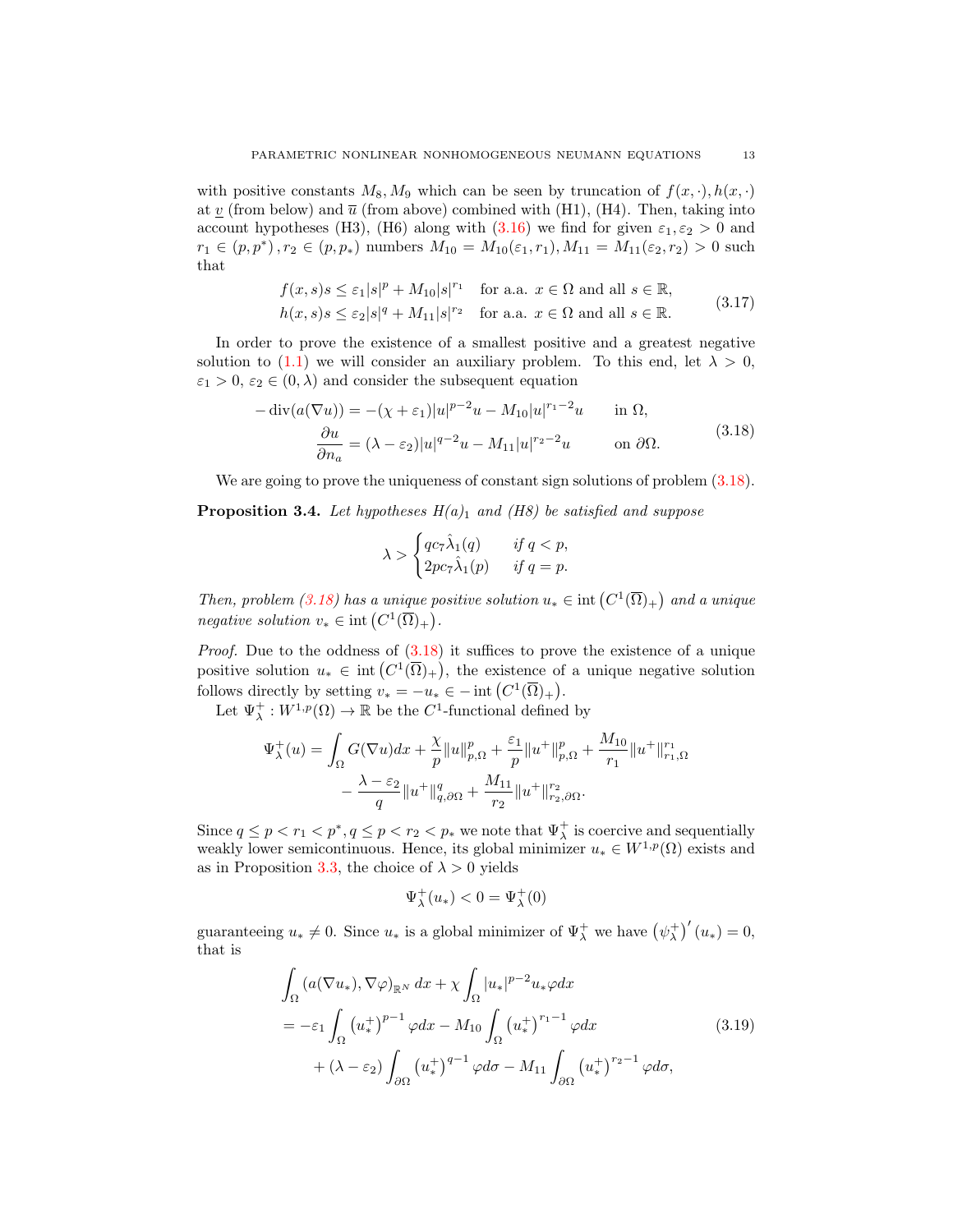for all  $\varphi \in W^{1,p}(\Omega)$ . Taking  $\varphi = -u_*^- \in W^{1,p}(\Omega)$  and applying Lemma [2.4\(](#page-3-0)iii), we get  $u_* \geq 0$  (cf. the proof of Proposition [3.3\)](#page-8-3). Then, [\(3.19\)](#page-12-1) becomes

$$
\int_{\Omega} \left( a(\nabla u_*) , \nabla \varphi \right)_{\mathbb{R}^N} dx + \chi \int_{\Omega} u_*^{p-1} \varphi dx
$$
  
=  $-\varepsilon_1 \int_{\Omega} u_*^{p-1} \varphi dx - M_{10} \int_{\Omega} u_*^{r_1-1} \varphi dx$   
 $-(\lambda - \varepsilon_2) \int_{\partial \Omega} u_*^{q-1} \varphi d\sigma - M_{11} \int_{\partial \Omega} u_*^{r_2-1} \varphi d\sigma,$ 

meaning that  $u_*$  is a nontrivial positive solution of  $(3.18)$ . Moreover, the nonlinear regularity theory (see Winkert-Zacher [\[26\]](#page-23-21) and Lieberman [\[15\]](#page-23-20)) combined with the nonlinear maximum principle (see Pucci-Serrin [\[21\]](#page-23-22)) yields  $u_* \in \text{int}(C^1(\overline{\Omega})_+)$ (similar to the proof of Proposition [3.3\)](#page-8-3).

We are done with the proof provided  $u_*$  is shown to be the unique positive solution of [\(3.18\)](#page-12-0). Let  $\Upsilon_+ : L^1(\Omega) \to \mathbb{R} \cup {\infty}$  be the integral functional defined by

$$
\Upsilon_{+}(u) = \begin{cases} \int_{\Omega} G\left(\nabla u^{\frac{1}{q}}\right) dx + \frac{M_{11}}{r_2} \int_{\partial\Omega} |u|^{\frac{r_2}{q}} d\sigma & \text{if } u \ge 0, u^{\frac{1}{q}} \in W^{1,p}(\Omega), \\ +\infty & \text{otherwise.} \end{cases}
$$

Let  $u_1, u_2$  be in the domain of  $\Upsilon_+$ , i.e.  $u_1, u_2 \in \text{dom}(\Upsilon_+) = \left\{ u \in L^1(\Omega) : \Upsilon_+(u) < +\infty \right\}$ and let further  $u = (tu_1 + (1-t)u_2)^{\frac{1}{q}}$  with  $t \in [0, 1]$ . Applying Lemma 1 in Díaz-Saá [\[4\]](#page-23-23) there holds

$$
\|\nabla u(x)\|_{\mathbb{R}^N} \le \left(t \left\|\nabla u_1(x)^{\frac{1}{q}}\right\|_{\mathbb{R}^N}^q + (1-t) \left\|\nabla u_2(x)^{\frac{1}{q}}\right\|_{\mathbb{R}^N}^q\right)^{\frac{1}{q}} \quad \text{a.e. in } \Omega.
$$

Since  $G_0$  is increasing and thanks to condition  $H(a)_1(iv)$  it follows

$$
G_0 (\|\nabla u(x)\|_{\mathbb{R}^N})
$$
  
\n
$$
\leq G_0 \left( \left( t \left\|\nabla u_1(x)^{\frac{1}{q}} \right\|_{\mathbb{R}^N}^q + (1-t) \left\|\nabla u_2(x)^{\frac{1}{q}} \right\|_{\mathbb{R}^N}^q \right)^{\frac{1}{q}} \right)
$$
  
\n
$$
\leq t G_0 \left( \left\|\nabla u_1(x)^{\frac{1}{q}} \right\|_{\mathbb{R}^N} \right) + (1-t)G_0 \left( \left\|\nabla u_2(x)^{\frac{1}{q}} \right\|_{\mathbb{R}^N} \right) \quad \text{a.e. in } \Omega.
$$

By definition  $G(\xi) = G_0(\|\xi\|)$  for all  $\xi \in \mathbb{R}^N$ , hence

$$
G(\nabla u(x)) \leq tG\left(\nabla u_1(x)^{\frac{1}{q}}\right) + (1-t)G\left(\nabla u_2(x)^{\frac{1}{q}}\right) \quad \text{a.e. in } \Omega.
$$

Therefore,  $\Upsilon_{+}$  is convex and due to Fatou's lemma it is also lower semicontinuous.

Now, taking two positive solutions  $u, v \in W^{1,p}(\Omega)$  of  $(3.18)$  and recalling that  $u, v \in \text{int}(C^1(\overline{\Omega})_+)$  (see the first part of the proof) we have  $u, v \in \text{dom}(\Upsilon_+).$ For  $h \in C^1(\overline{\Omega})$  and  $t \in (0,1)$  sufficiently small we see that  $u^q + th, v^q + th \in$ int  $(C^1(\overline{\Omega})_+)$ . Thus,  $\Upsilon_+$  is Gateaux differentiable at  $u^q$  and  $v^q$  in the direction h. Applying the chain rule and the nonlinear Green's identity (see, for example, Gasiński-Papageorgiou  $[11, p. 210]$ ) yields

<span id="page-13-0"></span>
$$
\Upsilon'_{+}\left(u^{q}\right)(h) = \frac{1}{q} \int_{\Omega} \frac{-\operatorname{div} a(\nabla u)}{u^{q-1}} h dx + \frac{\lambda - \varepsilon_{2}}{q} \int_{\partial \Omega} h d\sigma, \tag{3.20}
$$

<span id="page-13-1"></span>
$$
\Upsilon'_{+}\left(v^{q}\right)(h) = \frac{1}{q} \int_{\Omega} \frac{-\operatorname{div} a(\nabla v)}{v^{q-1}} h dx + \frac{\lambda - \varepsilon_{2}}{q} \int_{\partial \Omega} h d\sigma. \tag{3.21}
$$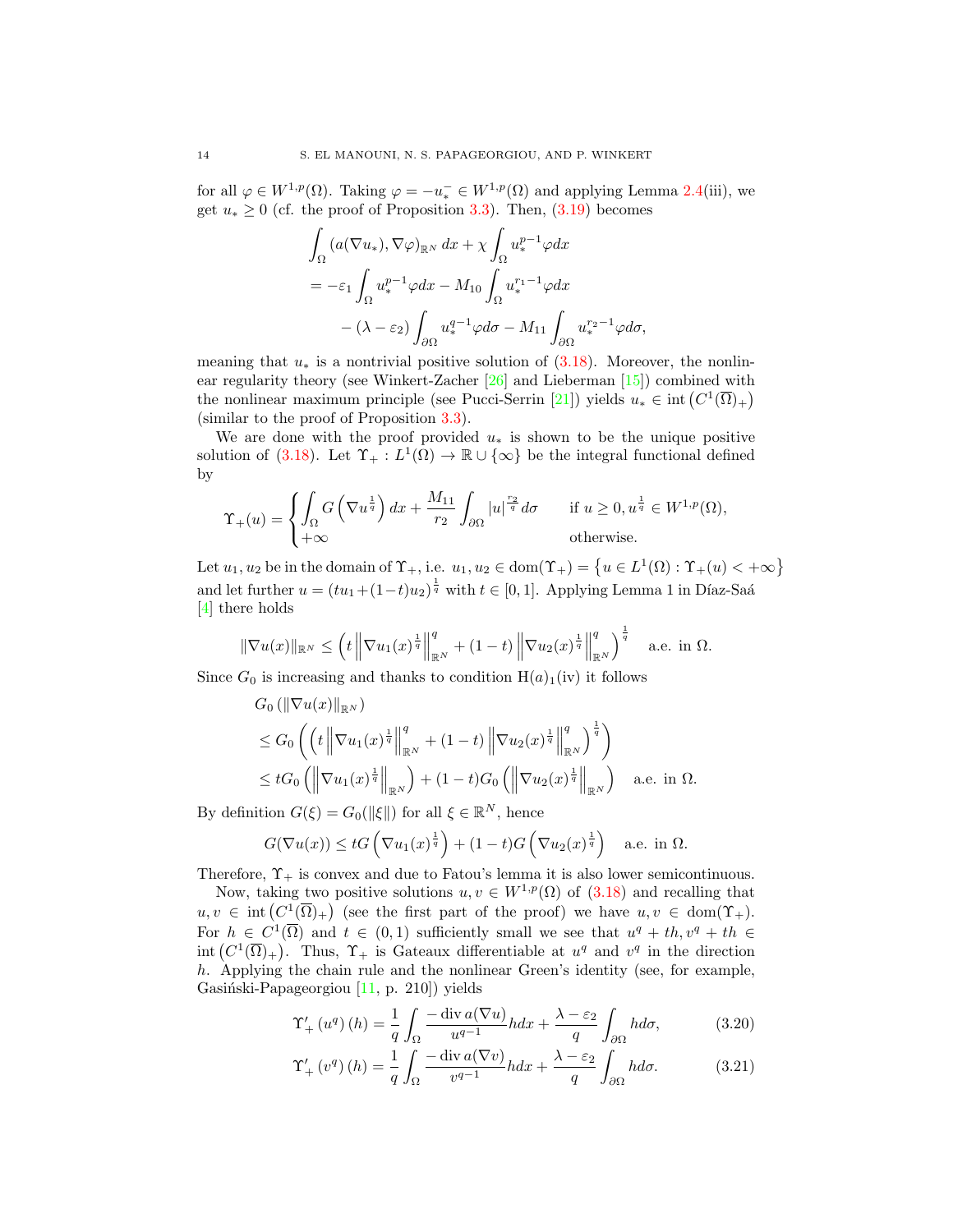Since  $\Upsilon'_{+}$  is monotone (follows from the convexity of  $\Upsilon_{+}$ ) and thanks to [\(3.20\)](#page-13-0) as well as  $(3.21)$ , we obtain

$$
0 \leq \left\langle \Upsilon_{+}'\left(u^{q}\right) - \Upsilon_{+}'\left(v^{q}\right), u^{q} - v^{q}\right\rangle_{L^{1}(\Omega)}
$$
\n
$$
= \frac{1}{q} \int_{\Omega} \left( \frac{-\operatorname{div} a(\nabla u)}{u^{q-1}} - \frac{-\operatorname{div} a(\nabla v)}{v^{q-1}} \right) (u^{q} - v^{q}) dx
$$
\n
$$
= \frac{1}{q} \int_{\Omega} \left( \frac{-(\chi + \varepsilon_{1})u^{p-1} - M_{10}u^{r_{1}-1}}{u^{q-1}} - \frac{-(\chi + \varepsilon_{1})v^{p-1} - M_{10}v^{r_{1}-1}}{v^{q-1}} \right) (u^{q} - v^{q}) dx
$$
\n
$$
= \frac{M_{10}}{q} \int_{\Omega} \left( v^{r_{1}-q} - u^{r_{1}-q} \right) (u^{q} - v^{q}) dx + \frac{\chi + \varepsilon_{1}}{q} \int_{\Omega} \left( v^{p-q} - u^{p-q} \right) (u^{q} - v^{q}) dx.
$$

Since  $s \mapsto s^{r_1-q}$  and  $s \mapsto s^{p-q}$  are strictly increasing in  $(0, \infty)$  we obtain that  $u = v$ and therefore,  $u_* \in \text{int}(C^1(\overline{\Omega})_+)$  is the unique positive solution of [\(3.18\)](#page-12-0).

With the aid of these solutions obtained in the last proposition we are now in the position to prove the existence of extremal constant sign solutions of our original problem [\(1.1\)](#page-0-0) provided  $\lambda > 0$  is sufficiently large.

<span id="page-14-3"></span>**Proposition 3.5.** Let the assumptions in  $H(a)_1$  and  $(H1)$ –(H8) be satisfied and assume

<span id="page-14-1"></span>
$$
\lambda > \begin{cases} qc_7\hat{\lambda}_1(q) & \text{if } q < p, \\ 2pc_7\hat{\lambda}_1(p) & \text{if } q = p. \end{cases}
$$

Then problem [\(1.1\)](#page-0-0) has a smallest positive solution  $u_+ \in \text{int}(C^1(\overline{\Omega})_+)$  and a greatest negative solution  $v_-\in$  - int  $(C^1(\overline{\Omega})_+)$ .

Proof. As mentioned before it is enough to prove the existence of these extremal solutions in the sets  $\hat{S}_+(\lambda) = S_+(\lambda) \cap [0, \overline{u}] \subseteq \text{int}(C^1(\overline{\Omega})_+)$  and  $\hat{S}_-(\lambda) = S_-(\lambda) \cap$  $[\underline{v},0] \subseteq -\text{int}\left(C^1(\overline{\Omega})_+\right).$ 

First, we are going to prove that  $u_* \leq u$  for all  $u \in \hat{S}_+(\lambda)$ . For this purpose, let  $\hat{v} \in \hat{S}_+(\lambda)$  and define the Carathéodory functions  $\zeta^+ : \Omega \times \mathbb{R} \to \mathbb{R}, \zeta^+_\lambda : \partial \Omega \times \mathbb{R} \to \mathbb{R}$ through

$$
\zeta^{+}(x,s) = \begin{cases}\n0 & \text{if } s < 0 \\
-\varepsilon_{1}s^{p-1} - M_{10}s^{r_{1}-1} & \text{if } 0 \le s \le \hat{v}(x) , \\
-\varepsilon_{1}\hat{v}(x)^{p-1} - M_{10}\hat{v}(x)^{r_{1}-1} & \text{if } \hat{v}(x) < s\n\end{cases}
$$
\n(3.22)

and

$$
\zeta_{\lambda}^{+}(x,s) = \begin{cases}\n0 & \text{if } s < 0 \\
(\lambda - \varepsilon_{2})s^{q-1} - M_{11}s^{r_{2}-1} & \text{if } 0 \le s \le \hat{v}(x) . \\
(\lambda - \varepsilon_{2})\hat{v}(x)^{q-1} - M_{11}\hat{v}(x)^{r_{2}-1} & \text{if } \hat{v}(x) < s\n\end{cases}
$$
\n(3.23)

Moreover, we define the  $C^1$ -functional  $\Xi_\lambda^+ : W^{1,p}(\Omega) \to \mathbb{R}$  given by

$$
\Xi_{\lambda}^{+}(u) = \int_{\Omega} G(\nabla u) dx + \frac{\chi}{p} \int_{\Omega} |u|^p dx - \int_{\Omega} Z^{+}(x, u) dx - \int_{\partial \Omega} Z^{+}_{\lambda}(x, u) d\sigma
$$

with  $Z^+(x,s) = \int_0^s \zeta^+(x,t)dt$  and  $Z^+_\lambda(x,s) = \int_0^s \zeta^+_\lambda(x,t)dt$ . Thanks to the truncations we easily verify that  $\Xi_{\lambda}^{+}$  is coercive and sequentially weakly lower semicontinuous. Hence, there exists the global minimizer of  $\Xi_{\lambda}^{+}$  on  $W^{1,p}(\Omega)$ , i.e.

<span id="page-14-2"></span><span id="page-14-0"></span>
$$
\Xi_{\lambda}^{+}(\hat{u}_{*}) = \inf \left[\Xi_{\lambda}^{+}(u) : u \in W^{1,p}(\Omega)\right].
$$
\n(3.24)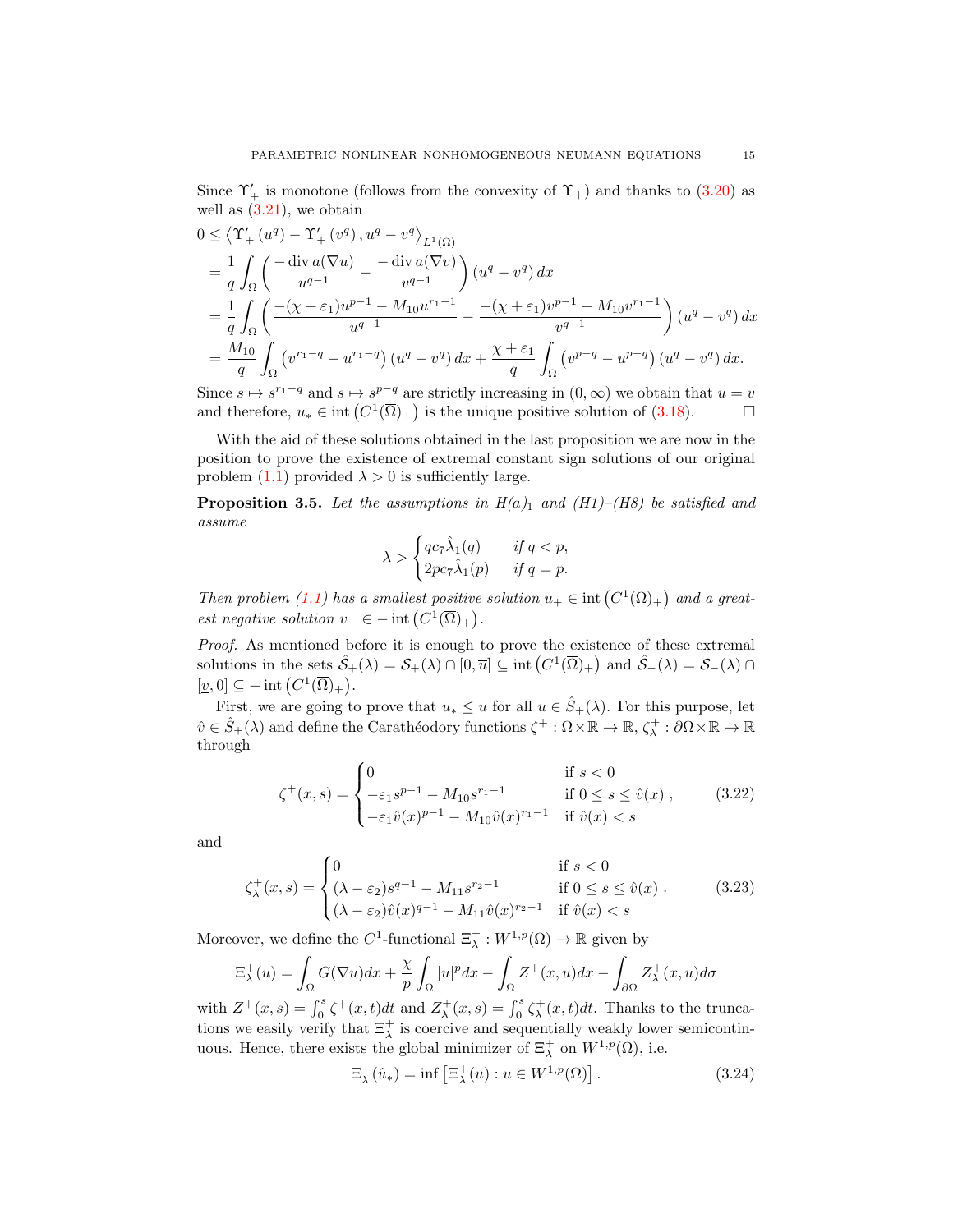As in the proof of Proposition [3.3](#page-8-3) we can show that

<span id="page-15-0"></span>
$$
\Xi_{\lambda}^{+}(\hat{u}_{*})<0=\Xi_{\lambda}^{+}(0),
$$

meaning  $\hat{u}_* \neq 0$ . Moreover, due to [\(3.24\)](#page-14-0), there holds

$$
\int_{\Omega} \left( a(\nabla \hat{u}_*), \nabla \varphi \right)_{\mathbb{R}^N} dx + \chi \int_{\Omega} |\hat{u}_*|^{p-2} \hat{u}_* \varphi dx
$$
\n
$$
= \int_{\Omega} \zeta^+ (x, \hat{u}_*) \varphi dx + \int_{\partial \Omega} \zeta^+_{\lambda} (x, \hat{u}_*) \varphi d\sigma,
$$
\n(3.25)

for all  $\varphi \in W^{1,p}(\Omega)$ . Taking  $\varphi = -\hat{u}_*^- \in W^{1,p}(\Omega)$  in  $(3.25)$  and applying Lemma [2.4\(](#page-3-0)iii) we derive

<span id="page-15-1"></span>
$$
\min\left(\frac{c_2}{p-1},\chi\right)\left(\|\nabla\hat{u}_*^-\|_{p,\Omega}^p+\|\hat{u}_*^-\|_{p,\Omega}^p\right)\leq 0,
$$

which implies  $\hat{u}_* \geq 0$ . Since  $\hat{v}$  is a positive solution of  $(1.1)$  it satisfies

$$
\int_{\Omega} \left( a\left(\nabla \hat{v}\right), \nabla \varphi \right)_{\mathbb{R}^N} dx + \chi \int_{\Omega} \hat{v}^{p-1} \varphi dx
$$
\n
$$
= \int_{\Omega} \left( -f\left(x, \hat{v}\right) \right) \varphi dx + \int_{\partial \Omega} \left( \lambda \hat{v}^{q-1} - h\left(x, \hat{v}\right) \right) \varphi d\sigma,
$$
\n(3.26)

for all  $\varphi \in W^{1,p}(\Omega)$ . Choosing  $(\hat{u}_* - \hat{v})^+ \in W^{1,p}(\Omega)$  in  $(3.25)$  and  $(3.26)$ , subtracting  $(3.26)$  from  $(3.25)$ , and making use of  $(3.17)$ ,  $(3.22)$  as well as  $(3.23)$  we derive

$$
\int_{\Omega} \left( a\left(\nabla \hat{u}_*\right) - a\left(\nabla \hat{v}\right), \nabla \left(\hat{u}_* - \hat{v}\right)^+ \right)_{\mathbb{R}^N} dx + \chi \int_{\Omega} \left( (\hat{u}_*)^{p-1} - \hat{v}^{p-1} \right) \left( \hat{u}_* - \hat{v} \right)^+ dx
$$
\n
$$
= \int_{\Omega} \left( \zeta^+(x, \hat{u}_*) + f(x, \hat{v}) \right) \left( \hat{u}_* - \hat{v} \right)^+ dx
$$
\n
$$
+ \int_{\partial \Omega} \left( \zeta^+(x, \hat{u}_*) - \lambda \hat{v}^{q-1} + h(x, \hat{v}) \right) \left( \hat{u}_* - \hat{v} \right)^+ d\sigma
$$
\n
$$
= \int_{\Omega} \left( -\varepsilon_1 \hat{v}^{p-1} - M_{10} \hat{v}^{r_1-1} + f(x, \hat{v}) \right) \left( \hat{u}_* - \hat{v} \right)^+ dx
$$
\n
$$
+ \int_{\partial \Omega} \left( (\lambda - \varepsilon_2) \hat{v}^{q-1} - M_{11} \hat{v}^{r_2-1} - \lambda \hat{v}^{q-1} + h(x, \hat{v}) \right) \left( \hat{u}_* - \hat{v} \right)^+ d\sigma
$$
\n
$$
\leq 0.
$$

This implies for  $\hat{u}_* > \hat{v}$ , due to Lemma [2.4\(](#page-3-0)i),

$$
0 \geq \int_{\Omega} \left( a \left( \nabla \hat{u}_* \right) - a \left( \nabla \hat{v} \right), \nabla \left( \hat{u}_* - \hat{v} \right)^+ \right)_{\mathbb{R}^N} dx
$$

$$
+ \chi \int_{\Omega} \left( (\hat{u}_*)^{p-1} - \hat{v}^{p-1} \right) (\hat{u}_* - \hat{v})^+ dx
$$

$$
> 0,
$$

which is a contradiction. Therefore  $\hat{u}_* \leq \hat{v}$ . To sum up, we have shown that  $\hat{u}_* \in [0, \hat{v}]$  and  $\hat{u}_* \neq 0$ . Then, by definition of the truncations, we obtain that  $\hat{u}_*$ is a positive solution of [\(3.18\)](#page-12-0) which by Proposition [3.4](#page-12-3) implies that  $\hat{u}_* = u_* \in$ int  $(C^1(\overline{\Omega})_+)$ . Hence

<span id="page-15-2"></span>
$$
u_* \le u \qquad \text{for all } u \in \hat{\mathcal{S}}_+(\lambda). \tag{3.27}
$$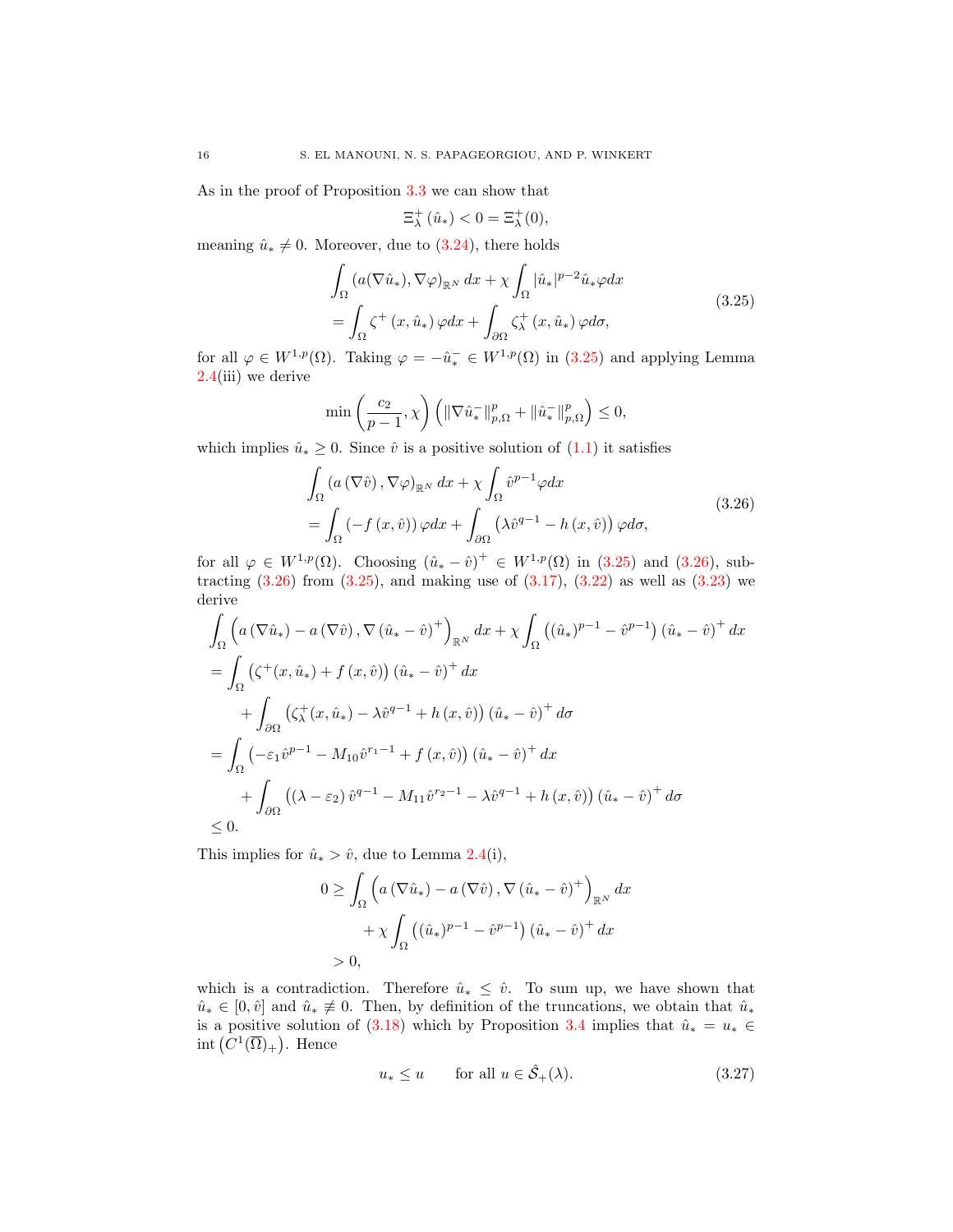Now let  $\mathcal{C} \subseteq \hat{\mathcal{S}}_+(\lambda)$  be a chain, that means, a totally ordered subset of  $\hat{\mathcal{S}}_+(\lambda)$ . Then there exists a sequence  $(u_n)_{n\geq 1} \subseteq \hat{\mathcal{S}}_+(\lambda)$  (see Dunford-Schwartz [\[5,](#page-23-24) p. 336]) such that inf  $C = \inf_{n \geq 1} u_n$ . As  $u_n$  is a positive solution of [\(1.1\)](#page-0-0) we have

<span id="page-16-0"></span>
$$
\int_{\Omega} \left( a(\nabla u_n), \nabla \varphi \right)_{\mathbb{R}^N} dx
$$
\n
$$
= \int_{\Omega} \left( -\chi u_n^{p-1} - f(x, u_n) \right) \varphi dx + \int_{\partial \Omega} \left( \lambda u_n^{q-1} - h(x, u_n) \right) \varphi d\sigma,
$$
\n(3.28)

for all  $\varphi \in W^{1,p}(\Omega)$  with  $u_* \leq u_n \leq \overline{u}$  for all  $n \geq 1$  (see [\(3.27\)](#page-15-2)). Since f and h are bounded on bounded sets we obtain the boundedness of  $u_n$  in  $W^{1,p}(\Omega)$ . Therefore, we may assume that

$$
u_n \rightharpoonup u
$$
 in  $W^{1,p}(\Omega)$ ,  $u_n \rightharpoonup u$  in  $L^p(\Omega)$ ,  $u_n \rightharpoonup u$  in  $L^p(\partial\Omega)$ . (3.29)

Taking  $\varphi = u_n - u \in W^{1,p}(\Omega)$  in [\(3.28\)](#page-16-0) and passing to the limit as  $n \to \infty$ , one gets, thanks to the convergence properties in [\(3.29\)](#page-16-1),

<span id="page-16-2"></span><span id="page-16-1"></span>
$$
\lim_{n \to \infty} \langle A(u_n), u_n - u \rangle = \lim_{n \to \infty} \int_{\Omega} \left( a(\nabla u_n), \nabla (u_n - u) \right)_{\mathbb{R}^N} dx = 0. \tag{3.30}
$$

Since A satisfies the  $(S_+)$ -property (see Proposition [2.7\)](#page-4-2), [\(3.29\)](#page-16-1) and [\(3.30\)](#page-16-2) imply  $u_n \to u$  in  $W^{1,p}(\Omega)$ . Using this fact we can pass again to the limit in [\(3.28\)](#page-16-0) which gives

$$
\int_{\Omega} \left( a(\nabla u), \nabla \varphi \right)_{\mathbb{R}^N} dx = \int_{\Omega} \left( -\chi u^{p-1} - f(x, u) \right) \varphi dx + \int_{\partial \Omega} \left( \lambda u^{q-1} - h(x, u) \varphi d\sigma \right)
$$

with  $u_* \leq u \leq \overline{u}$ . That means  $u \in \mathcal{S}_+(\lambda)$  and  $u = \inf \mathcal{C}$ . Then, the Kuratowski-Zorn Lemma implies that  $\hat{S}_+(\lambda)$  has a minimal element  $u_+ \in \hat{S}_+(\lambda)$  and since  $\hat{S}_+(\lambda)$  is downward directed, we infer that  $u_+$  is the smallest positive solution of [\(1.1\)](#page-0-0).

The existence of a greatest negative solution  $v_-\in$  - int  $(C^1(\overline{\Omega})_+)$  of  $(1.1)$  can be shown in the same way, working with the set  $\hat{S}_-(\lambda)$  instead of  $\hat{S}_+(\lambda)$ . The proof is complete.  $\Box$ 

Now, we are going to prove the existence of a nontrivial solution  $y_0$  of  $(1.1)$  which turns out to be a sign changing solution.

<span id="page-16-4"></span>**Proposition 3.6.** If hypotheses  $H(a)_1$  and (H1)–(H8) hold and if

<span id="page-16-3"></span>
$$
\lambda > \begin{cases} qc_7\hat{\lambda}_2(q) & \text{if } q < p \\ 2pc_7\hat{\lambda}_2(p) & \text{if } q = p \end{cases}
$$

is satisfied, then problem [\(1.1\)](#page-0-0) has a nodal solution  $y_0 \in C^1(\overline{\Omega})$ .

*Proof.* Recall that  $u_+ \in \text{int}(C^1(\overline{\Omega})_+)$  and  $v_- \in - \text{int}(C^1(\overline{\Omega})_+)$  are the two ex-tremal constant sign solutions of [\(1.1\)](#page-0-0) obtained by Proposition [3.5.](#page-14-3) Let  $\vartheta : \Omega \times \mathbb{R} \to$  $\mathbb{R}, \vartheta_{\lambda} : \partial \Omega \times \mathbb{R} \to \mathbb{R}$ , be truncation functions defined by

$$
\vartheta(x,s) = \begin{cases}\n-f(x,v_-(x)) & \text{if } s < v_-(x) \\
-f(x,s) & \text{if } v_-(x) \le s \le u_+(x) \\
-f(x,u_+(x)) & \text{if } u_+(x) < s\n\end{cases}
$$
\n(3.31)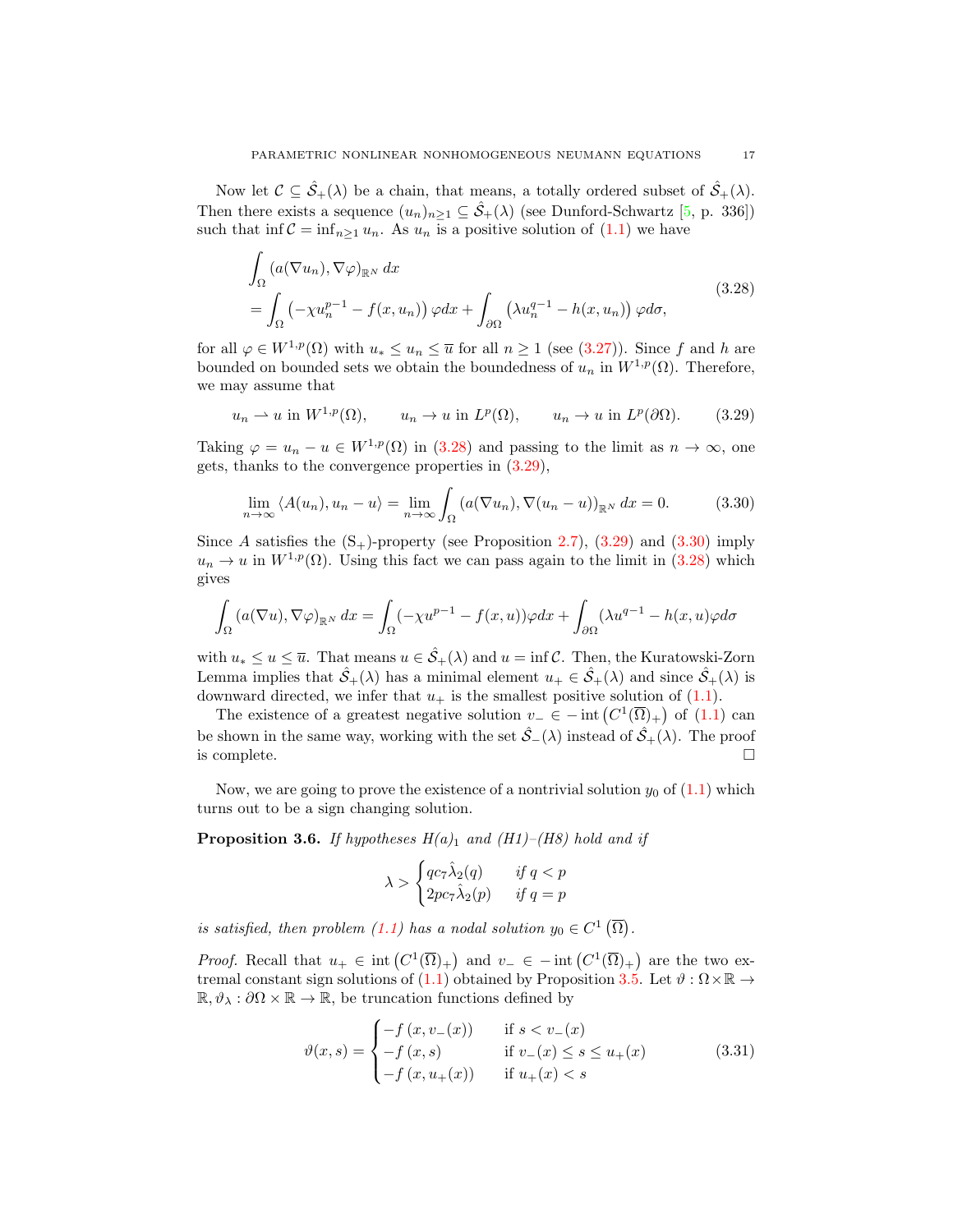and

$$
\vartheta_{\lambda}(x,s) = \begin{cases} \lambda |v_{-}(x)|^{q-2} v_{-}(x) - h(x, v_{-}(x)) & \text{if } s < v_{-}(x) \\ \lambda |s|^{q-2} s - h(x,s) & \text{if } v_{-}(x) \le s \le u_{+}(x) \\ \lambda u_{+}(x)^{q-1} - h(x, u_{+}(x)) & \text{if } u_{+}(x) < s \end{cases}
$$
(3.32)

Furthermore, let  $\vartheta^{\pm}(x,s) = \vartheta(x,\pm s^{\pm}), \vartheta^{\pm}_{\lambda}(x,s) = \vartheta_{\lambda}(x,\pm s^{\pm})$  and define

<span id="page-17-2"></span>
$$
\Theta(x,s) = \int_0^s \vartheta(x,t) dt, \qquad \Theta_\lambda(x,s) = \int_0^s \vartheta_\lambda(x,t) dt,
$$
  

$$
\Theta^\pm(x,s) = \int_0^s \vartheta^\pm(x,t) dt, \qquad \Theta_\lambda^\pm(x,s) = \int_0^s \vartheta_\lambda^\pm(x,t) dt.
$$

We consider the C<sup>1</sup>-functionals  $\Phi_{\lambda}, \Phi_{\lambda}^{\pm} : W^{1,p}(\Omega) \to \mathbb{R}$  defined by

$$
\Phi_{\lambda}(u) = \int_{\Omega} G(\nabla u) dx + \frac{\chi}{p} \int_{\Omega} |u|^p dx - \int_{\Omega} \Theta(x, u) dx - \int_{\partial \Omega} \Theta_{\lambda}(x, u) d\sigma,
$$
  

$$
\Phi_{\lambda}^{\pm}(u) = \int_{\Omega} G(\nabla u) dx + \frac{\chi}{p} \int_{\Omega} |u|^p dx - \int_{\Omega} \Theta^{\pm}(x, u) dx - \int_{\partial \Omega} \Theta^{\pm}_{\lambda}(x, u) d\sigma.
$$

First, we will prove that

<span id="page-17-3"></span><span id="page-17-0"></span>
$$
K_{\Phi_{\lambda}} \subseteq [v_-, u_+], \quad K_{\Phi_{\lambda}^+} = \{0, u_+\}, \quad K_{\Phi_{\lambda}^-} = \{v_-, 0\}.
$$
 (3.33)

To this end, let  $u \in K_{\Phi_{\lambda}}$ , that is

$$
\int_{\Omega} (a(\nabla u), \nabla \varphi)_{\mathbb{R}^N} dx + \chi \int_{\Omega} |u|^{p-2} u \varphi dx
$$
\n
$$
= \int_{\Omega} \vartheta(x, u) \varphi dx + \int_{\partial \Omega} \vartheta_{\lambda}(x, u) \varphi d\sigma \quad \text{for all } \varphi \in W^{1, p}(\Omega). \tag{3.34}
$$

Since  $u_+$  is a positive solution of  $(1.1)$ , we have

<span id="page-17-1"></span>
$$
\int_{\Omega} (a(\nabla u_+), \nabla \varphi)_{\mathbb{R}^N} dx + \chi \int_{\Omega} u_+^{p-1} \varphi dx
$$
\n
$$
= \int_{\Omega} (-f(x, u_+)) \varphi dx + \int_{\partial \Omega} \left( \lambda u_+^{p-1} - h(x, u_+) \right) \varphi d\sigma,
$$
\n(3.35)

for all  $\varphi \in W^{1,p}(\Omega)$ . Choosing  $\varphi = (u - u_+)^+ \in W^{1,p}(\Omega)$  in [\(3.34\)](#page-17-0) and [\(3.35\)](#page-17-1) and subtracting [\(3.35\)](#page-17-1) from [\(3.34\)](#page-17-0) results in

$$
\int_{\Omega} \left( a(\nabla u) - a(\nabla u_+), \nabla (u - u_+)^{+} \right)_{\mathbb{R}^N} dx
$$
  
+ 
$$
\chi \int_{\Omega} \left( |u|^{p-2}u - u_+^{p-1} \right) (u - u_+)^{+} dx
$$
  
= 
$$
\int_{\Omega} (\vartheta(x, u) + f(x, u_+) ) (u - u_+)^{+} dx
$$
  
+ 
$$
\int_{\partial \Omega} \left( \vartheta_{\lambda}(x, u) - \lambda u_+^{p-1} + h(x, u_+) \right) (u - u_+)^{+} d\sigma
$$
  
= 0,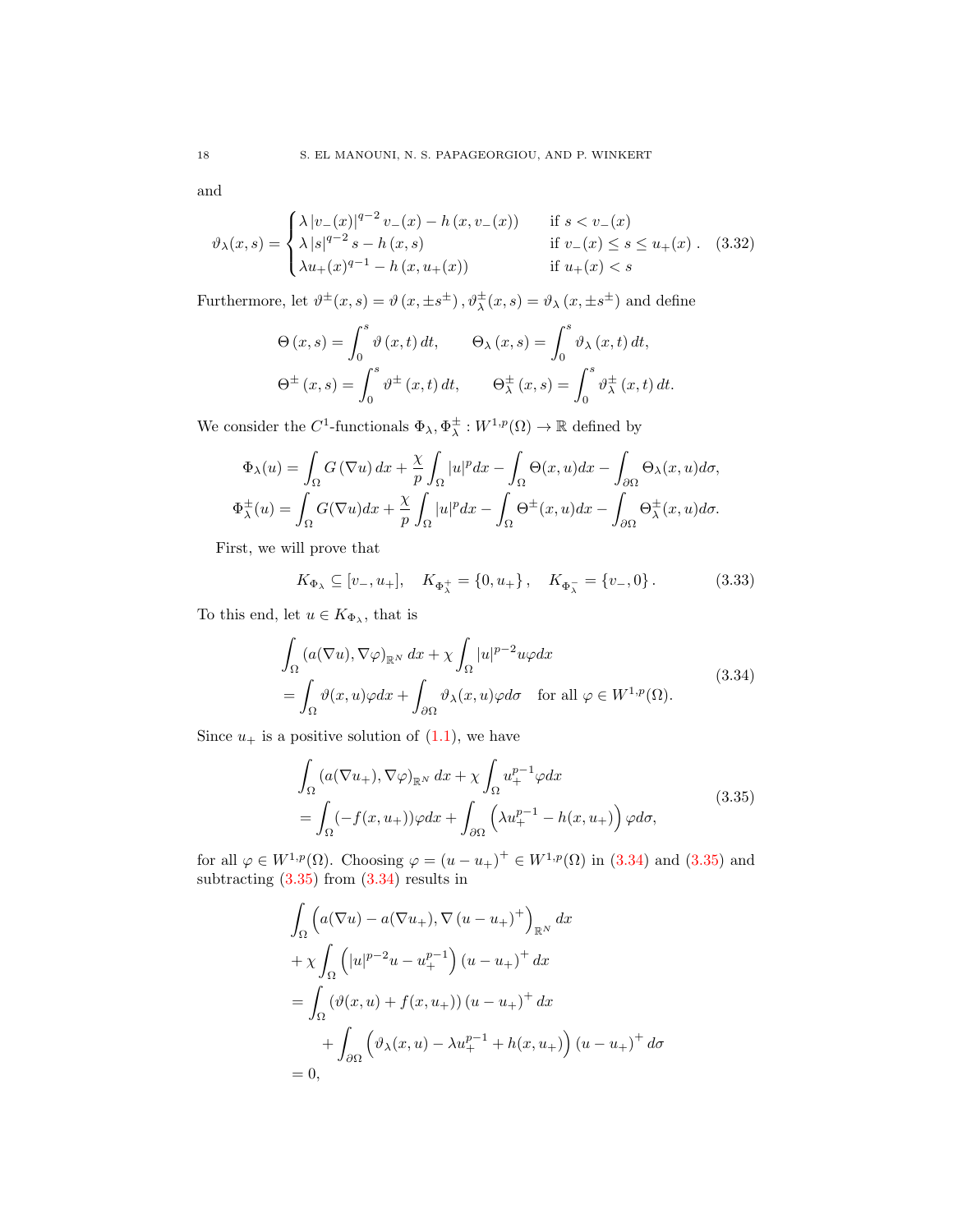due to the definition of the truncations in [\(3.31\)](#page-16-3) and [\(3.32\)](#page-17-2). Since  $a : \mathbb{R}^N \to \mathbb{R}^N$  is strictly monotone (see Lemma [2.4\(](#page-3-0)i)), we derive for  $u > u_+$ 

$$
0 = \int_{\Omega} \left( a(\nabla u) - a(\nabla u_+), \nabla (u - u_+)^{+} \right)_{\mathbb{R}^N}
$$

$$
+ \chi \int_{\Omega} \left( |u|^{p-2}u - u_+^{p-1} \right) (u - u_+)^{+} dx
$$

$$
> 0,
$$

which is a contradiction. This gives  $u \leq u_{+}$ .

Acting on [\(3.34\)](#page-17-0) and [\(3.35\)](#page-17-1) with  $\varphi = (v_- - u)^+ \in W^{1,p}(\Omega)$  and subtracting again we obtain  $v_-\leq u$ . Hence

<span id="page-18-0"></span>
$$
K_{\Phi_{\lambda}} \subseteq [v_-, u_+].
$$

Following the same ideas we can prove that

$$
K_{\Phi^+_\lambda}\subseteq [0,u_+]\quad\text{and}\quad K_{\Phi^-_\lambda}\subseteq [v_-,0].
$$

By Proposition [3.5](#page-14-3) we have that  $u_+$  and  $v_-$  are the extremal constant sign solutions of  $(1.1)$ . Therefore

$$
K_{\Phi_{\lambda}^{+}} = \{0, u_{+}\}\
$$
 and  $K_{\Phi_{\lambda}^{-}} = \{v_{-}, 0\}.$ 

This proves [\(3.33\)](#page-17-3).

Next, we are going to show that

$$
u_+ \in \text{int}\left(C^1(\overline{\Omega})_+\right) \text{ and } v_- \in -\text{int}\left(C^1(\overline{\Omega})_+\right) \text{ are local}
$$
  
minimizers of  $\Phi_{\lambda}$ . (3.36)

We easily verify that the functional  $\Phi_{\lambda}^{+}$  is coercive and sequentially weakly lower semicontinuous. Then, by the Weierstrass theorem, there exists  $\hat{u} \in W^{1,p}(\Omega)$  such that

$$
\Phi_{\lambda}^{+}(\hat{u}) = \inf \left\{ \Phi_{\lambda}^{+}(u) : u \in W^{1,p}(\Omega) \right\}.
$$

Applying the same arguments as in the proof of Proposition [3.3,](#page-8-3) we can show that  $\Phi_{\lambda}^{+}(\hat{u})$  < 0 =  $\Phi_{\lambda}^{+}(0)$  which implies  $\hat{u} \neq 0$ . Hence, because of [\(3.33\)](#page-17-3),  $\hat{u} = u_{+} \in$ int  $(C^1(\overline{\Omega})_+)$ . Since  $\Phi_{\lambda}|_{C^1(\overline{\Omega})_+} = \Phi_{\lambda}^+|_{C^1(\overline{\Omega})_+}$  we know that  $u_+ \in \text{int}(C^1(\overline{\Omega})_+)$  is a local  $C^1(\overline{\Omega})$ -minimizer of  $\Phi_{\lambda}$  and thanks to Proposition [2.6](#page-4-3) it follows that  $u_+$  is a local  $W^{1,p}(\Omega)$ -minimizer of  $\Phi_{\lambda}$ . The assertion for  $\Phi_{\lambda}^-$  can be shown using similar arguments. This proves [\(3.36\)](#page-18-0).

Now, we may assume, without loss of generality, that  $\Phi_{\lambda}(v_{-}) \leq \Phi_{\lambda}(u_{+})$  and that  $u_+$  is an isolated element of  $K_{\Phi_{\lambda}}$ , otherwise we would have a whole sequence of distinct nontrivial solutions of [\(1.1\)](#page-0-0). Then, we can find a number  $\rho \in (0,1)$  such that  $||v_ - - u_+||_{1,p} > \rho$  and

$$
\Phi_{\lambda}(v_{-}) \leq \Phi_{\lambda}(u_{+}) < \inf [\Phi_{\lambda}(u) : ||u - u_{+}||_{1,p} = \rho] = m_{\rho}^{\lambda}.
$$
 (3.37)

From Proposition [2.9](#page-5-0) we have that  $\Phi_{\lambda}$  satisfies the PS-condition because it is coercive. This fact along with [\(3.37\)](#page-18-1) allow us the application of the mountain pass theorem stated in Theorem [2.2](#page-1-1) which guarantees the existence of  $y_0 \in W^{1,p}(\Omega)$ such that

<span id="page-18-2"></span><span id="page-18-1"></span>
$$
y_0 \in K_{\Phi_\lambda}
$$
 and  $m_\rho^\lambda \le \Phi_\lambda(y_0).$  (3.38)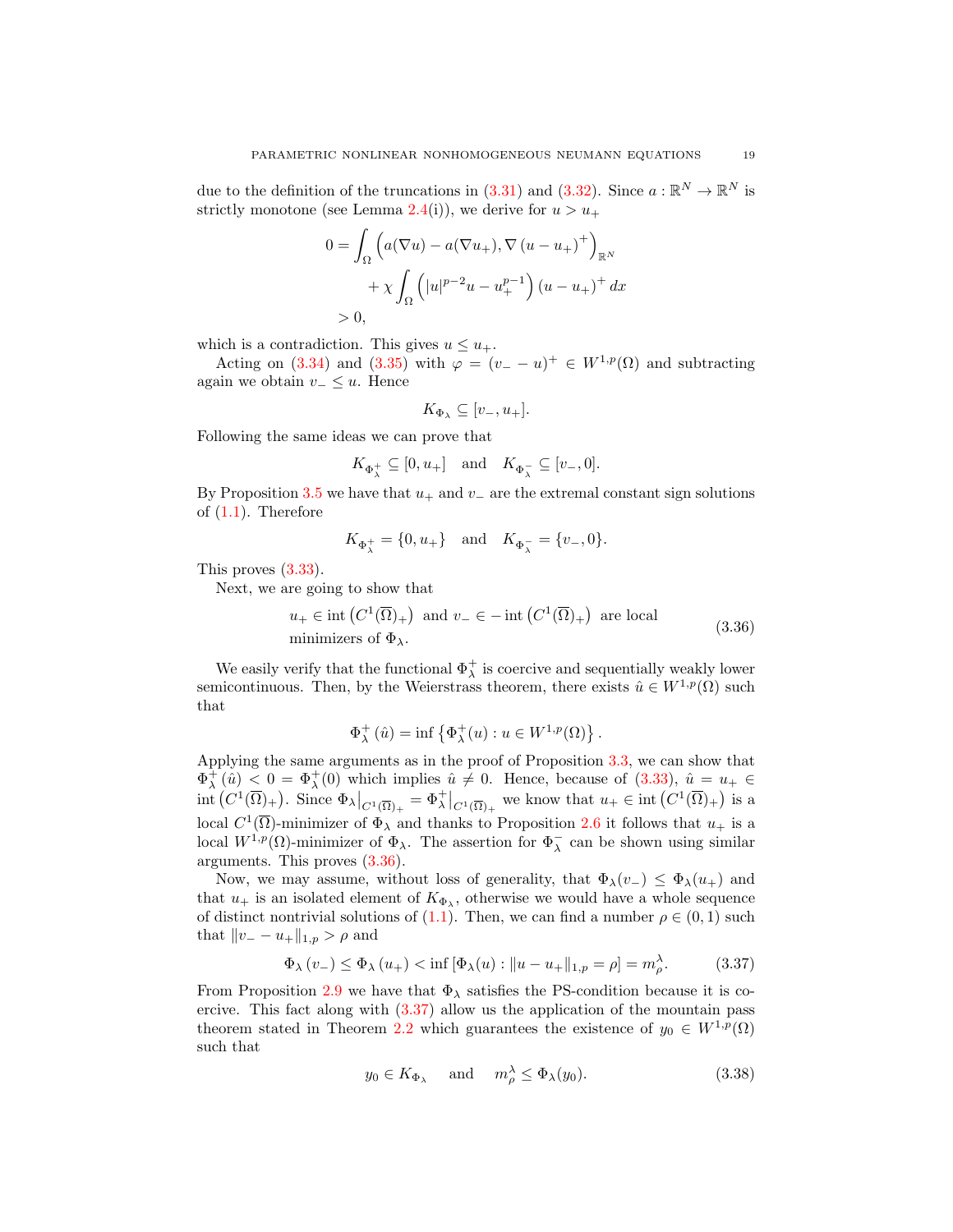Note that the first assertion in [\(3.38\)](#page-18-2) combined with [\(3.33\)](#page-17-3) and the definition of the truncations in  $(3.31)$ ,  $(3.32)$  implies that  $y_0$  is a solution of problem  $(1.1)$ . The second assertion in [\(3.38\)](#page-18-2) along with [\(3.37\)](#page-18-1) gives  $y_0 \notin \{v_-, u_+\}$  and the nonlinear regularity theory yields that  $y_0 \in C^1(\overline{\Omega})$ . Since  $v_-\$  and  $u_+$  are the extremal constant sign solutions of [\(1.1\)](#page-0-0) we know that  $y_0 \in [v_-, u_+] \setminus \{v_-, u_+\}$  has changing sign provided  $y_0 \neq 0$ .

Moreover, since  $y_0$  is of mountain pass type, we obtain, due to Theorem [2.2,](#page-1-1)

<span id="page-19-0"></span>
$$
\Phi_{\lambda}(y_0) = \inf_{\gamma \in \Gamma} \max_{0 \le t \le 1} \Phi_{\lambda}(\gamma(t)),\tag{3.39}
$$

where  $\Gamma = \{ \gamma \in C([0,1], W^{1,p}(\Omega)) : \gamma(0) = v_-, \gamma(1) = u_+ \}.$  In order to complete the proof we have to show that  $y_0$  is unequal zero which is satisfied if there exists a path  $\gamma_* \in \Gamma$  such that (see [\(3.39\)](#page-19-0))

<span id="page-19-3"></span>
$$
\Phi_{\lambda}(\gamma_*(t)) \neq 0
$$
 for all  $t \in [0,1]$ .

Taking hypotheses (H3), (H6) into account, for given  $\varepsilon_1, \varepsilon_2 > 0$ , there exist numbers  $\delta_1 = \delta_1(\varepsilon_1), \delta_2 = \delta_2(\varepsilon_2) > 0$  such that

$$
|f(x,s)| \le \varepsilon_1 |s|^{p-1} \quad \text{for a.a. } x \in \Omega \text{ and all } |s| \le \delta_1,
$$
  

$$
|h(x,s)| \le \varepsilon_2 |s|^{q-1} \quad \text{for a.a. } x \in \partial\Omega \text{ and all } |s| \le \delta_2,
$$

which implies that

$$
F(x,s) \le \frac{\varepsilon_1}{p} |s|^p \quad \text{for a.a. } x \in \Omega \text{ and all } |s| \le \delta_1,
$$
  

$$
H(x,s) \le \frac{\varepsilon_2}{q} |s|^q \quad \text{for a.a. } x \in \partial\Omega \text{ and all } |s| \le \delta_2.
$$
 (3.40)

Let  $S_q = W^{1,q}(\Omega) \cap \partial B_1^{q,\partial\Omega}$  and  $S_q^c = S_q \cap C^1(\overline{\Omega})$  be equipped with the relative  $W^{1,p}(\Omega)$ -topology and the relative  $C^1(\overline{\Omega})$ -topology, respectively. Recall that  $\partial B_1^{q, \partial \Omega} = \{ u \in L^q(\partial \Omega) : ||u||_{q, \partial \Omega} = 1 \}$  and

$$
\hat{\Gamma}(q) = \{ \hat{\gamma} \in C \left( [-1, 1], S_q \right) : \hat{\gamma}(-1) = -\hat{u}_1(q), \hat{\gamma}(1) = \hat{u}_1(q) \}.
$$

Moreover, we consider the set of continuous paths

$$
\hat{\Gamma}_c(q) = \left\{ \hat{\gamma} \in C \left( [-1, 1], S_q^c \right) : \hat{\gamma}(-1) = -\hat{u}_1(q), \hat{\gamma}(1) = \hat{u}_1(q) \right\}.
$$

Let  $\delta := \min \{\delta_1, \delta_2\}$ . From the variational characterization of the second eigenvalue  $\hat{\lambda}_2(q)$  (see Proposition [2.8\)](#page-5-1), we find  $\hat{\gamma} \in \hat{\Gamma}(q)$  such that

<span id="page-19-1"></span>
$$
\max_{-1 \le t \le 1} \|\hat{\gamma}(t)\|_{1,q}^q < \hat{\lambda}_2(q) + \frac{\delta}{2}.\tag{3.41}
$$

It is well known that  $S_q^c$  is dense in  $S_q$ . This implies the density of  $\hat{\Gamma}_c(q)$  in  $\hat{\Gamma}(q)$ (see, for example, Winkert  $[22,$  Proof of Theorem 3.1.16]). Therefore, for a given  $\varepsilon > 0$ , there exists  $\hat{\gamma}_0 \in \hat{\Gamma}_c(q)$  such that

<span id="page-19-2"></span>
$$
\max_{-1 \le t \le 1} \|\hat{\gamma}(t) - \hat{\gamma}_0(t)\|_{1,q} < \varepsilon. \tag{3.42}
$$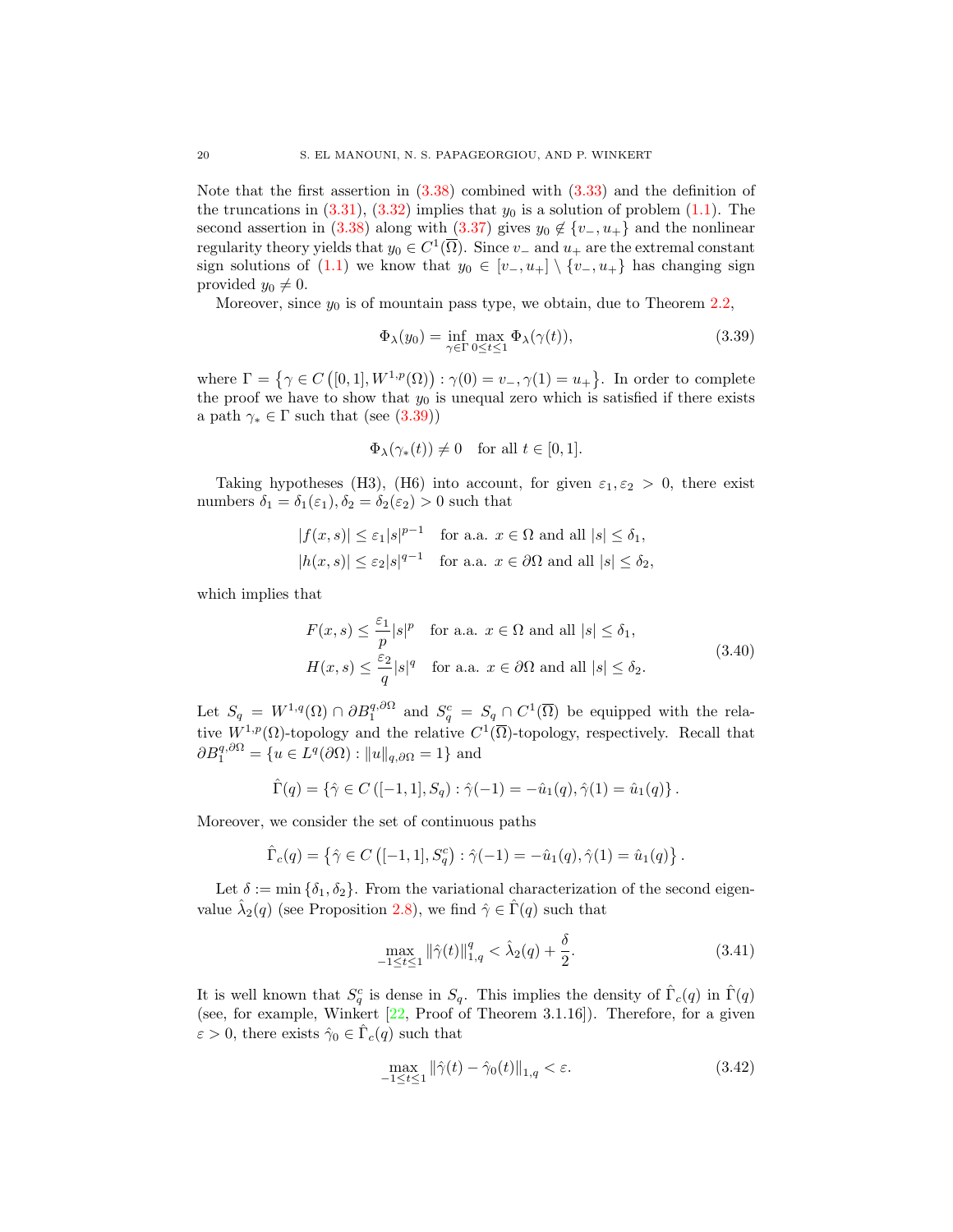Selecting 
$$
\varepsilon \in \left(0, \left(\hat{\lambda}_2(q) + \delta\right)^{\frac{1}{q}} - \left(\hat{\lambda}_2(q) + \frac{\delta}{2}\right)^{\frac{1}{q}}\right)
$$
 we derive from (3.41) and (3.42)  
\n
$$
\|\hat{\gamma}_0(t)\|_{1,q} \le \|\hat{\gamma}_0(t) - \hat{\gamma}(t)\|_{1,q} + \|\hat{\gamma}(t)\|_{1,q}
$$
\n
$$
< \varepsilon + \left(\hat{\lambda}_2(q) + \frac{\delta}{2}\right)^{\frac{1}{q}}
$$
\n
$$
< \left(\hat{\lambda}_2(q) + \delta\right)^{\frac{1}{q}} \quad \text{for all } t \in [-1, 1],
$$

which results in

$$
\max_{-1 \le t \le 1} \|\hat{\gamma}_0(t)\|_{1,q}^q < \hat{\lambda}_2(q) + \delta. \tag{3.43}
$$

Recall that  $u_+ \in \text{int}\left(C^1(\overline{\Omega})_+\right)$  and  $v_- \in -\text{int}\left(C^1(\overline{\Omega})_+\right)$ . Then, since  $\hat{\gamma}_0$  ([-1, 1])  $\subseteq$  $C^1(\overline{\Omega})$  is compact, there exists a number  $\xi \in (0,1)$  such that

 $|\xi u(x)| \leq \delta$  for all  $x \in \overline{\Omega}$ , for all  $u \in \hat{\gamma}_0$  ([-1, 1]), (3.44)

and

 $\xi u \in [v_-, u_+]$  for all  $u \in \hat{\gamma}_0 \left( [-1, 1] \right)$ .

Due to  $(3.1)$  along with  $||u||_{q,\partial\Omega} = 1$ ,  $(3.31)$ ,  $(3.32)$ ,  $(3.40)$ ,  $(3.43)$ ,  $(3.44)$ , and  $u\in\hat{\gamma}_0\left([-1,1]\right)$  it follows

$$
\Phi_{\lambda}(\xi u)
$$
\n
$$
= \int_{\Omega} G(\nabla(\xi u)) dx + \frac{\chi}{p} \int_{\Omega} |\xi u|^{p} dx - \int_{\Omega} \Theta(x, \xi u) dx - \int_{\partial \Omega} \Theta_{\lambda}(x, \xi u) d\sigma
$$
\n
$$
\leq c_{7} \left( \xi^{q} \|\nabla u\|_{q,\Omega}^{q} + \xi^{p} \|\nabla u\|_{p,\Omega}^{p} \right) + \frac{\chi\xi^{p}}{p} \|u\|_{p,\Omega}^{p}
$$
\n
$$
+ \int_{\Omega} F(x, \xi u) dx - \frac{\lambda\xi^{q}}{q} + \int_{\partial \Omega} H(x, \xi u) d\sigma
$$
\n
$$
\leq c_{7} \left( \xi^{q} \|\nabla u\|_{q,\Omega}^{q} + \xi^{q} \|u\|_{q,\Omega}^{q} + \xi^{p} \|\nabla u\|_{p,\Omega}^{p} \right) - \xi^{q} c_{7} \|u\|_{q,\Omega}^{q}
$$
\n
$$
+ \frac{\chi\xi^{p}}{p} \|u\|_{p,\Omega}^{p} + \frac{\varepsilon_{1}\xi^{p}}{p} \|u\|_{p,\Omega}^{p} - \frac{\lambda\xi^{q}}{q} + \frac{\varepsilon_{2}}{q}\xi^{q}
$$
\n
$$
\leq \xi^{q} \left[ \frac{qc_{7} \left( \hat{\lambda}_{2}(q) + \delta \right) - \lambda + \varepsilon_{2}}{q} \right] - \xi^{q} c_{7} \|u\|_{q,\Omega}^{q}
$$
\n
$$
+ \xi^{p} \left( c_{7} \|\nabla u\|_{p,\Omega}^{p} + \frac{\chi + \varepsilon_{1}}{p} \|u\|_{p,\Omega}^{p} \right).
$$
\n(3.45)

Furthermore, since  $\hat{\gamma}_0([-1,1]) \subseteq C^1(\overline{\Omega})$  is compact, we find a number  $\xi^* > 0$  such that

<span id="page-20-3"></span><span id="page-20-2"></span>
$$
||u||_{1,p}^p \le \xi^* \quad \text{for all } u \in \hat{\gamma}_0([-1,1]).
$$
 (3.46)

First, suppose that  $q < p$ . We choose  $\varepsilon_1 \in (0, \infty)$ ,  $\varepsilon_2 > 0$  and  $\delta \in (0, \varepsilon_2)$  such that  $qc_7\delta + \varepsilon_2 < \lambda - qc_7\hat{\lambda}_2(q)$ . Taking [\(3.46\)](#page-20-2) into account, [\(3.45\)](#page-20-3) becomes

$$
\Phi_{\lambda}(\xi u) \leq -\xi^{q} M_{12} + \xi^{p} M_{13}
$$
 for some  $M_{12}, M_{13} > 0$ .

Since  $q < p$ , by choosing  $\xi \in (0,1)$  small enough, we obtain

<span id="page-20-4"></span>
$$
\Phi_{\lambda}(\xi u) < 0 \quad \text{for all } u \in \hat{\gamma}_0([-1, 1]).\tag{3.47}
$$

<span id="page-20-1"></span><span id="page-20-0"></span>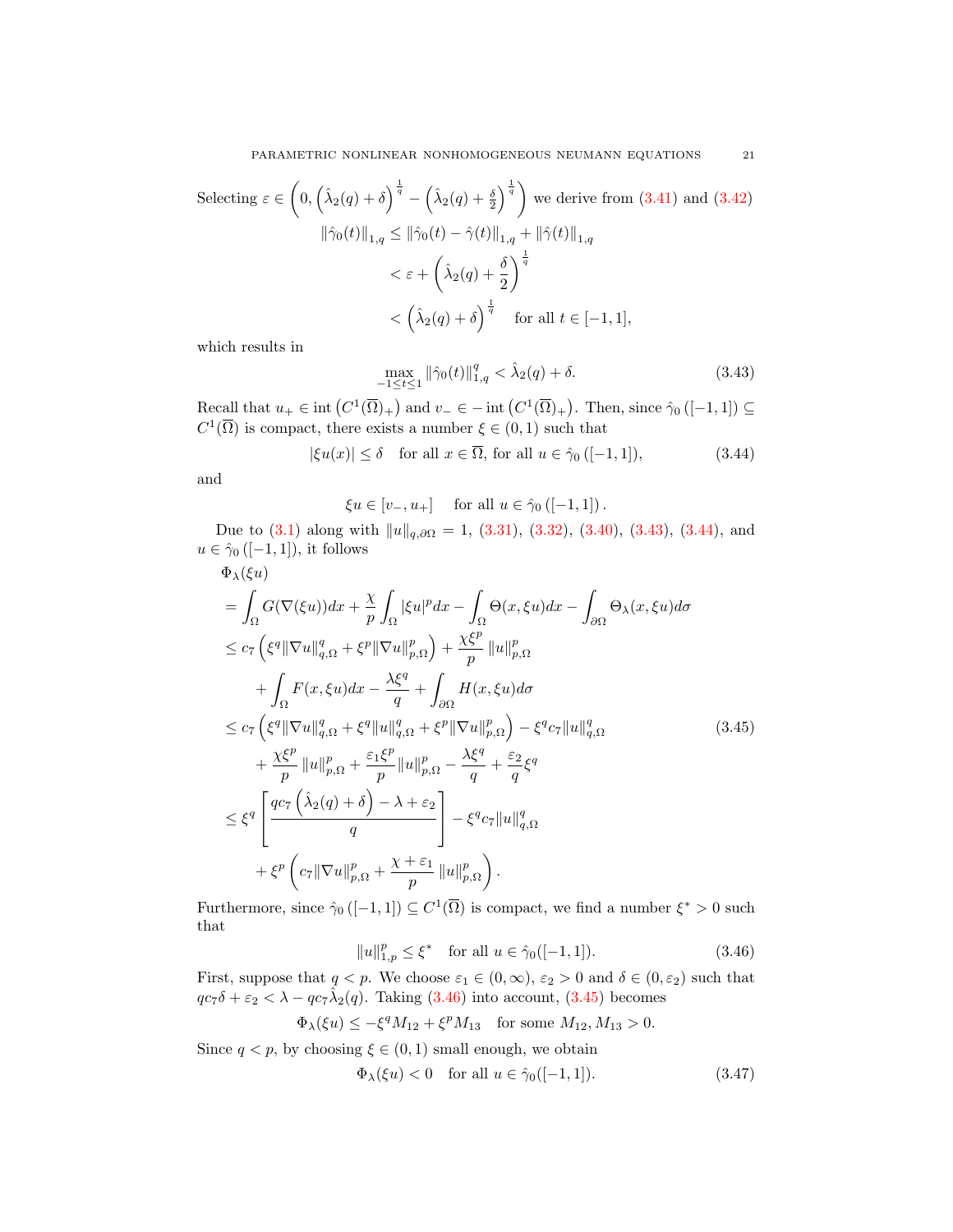If  $q = p$ , by applying  $(3.46)$  and again  $(3.43)$ , estimate  $(3.45)$  becomes

$$
\Phi_{\lambda}(\xi u) \leq \xi^{p} \left[ \frac{pc_{7} \left( \hat{\lambda}_{2}(p) + \delta \right) - \lambda + \varepsilon_{2}}{p} \right] - \xi^{p} c_{7} \|u\|_{p,\Omega}^{p} \n+ \xi^{p} \left( c_{7} \left( \|\nabla u\|_{p,\Omega}^{p} + \|u\|_{p,\Omega}^{p} \right) - c_{7} \|u\|_{p,\Omega}^{p} + \frac{\chi + \varepsilon_{1}}{p} \|u\|_{p,\Omega}^{p} \right) \quad (3.48) \n\leq \xi^{p} \left[ \frac{2pc_{7} \left( \hat{\lambda}_{2}(p) + \delta \right) - \lambda + \varepsilon_{2}}{p} \right] + \xi^{p} \frac{\chi + \varepsilon_{1} - 2pc_{7}}{p} \xi^{*}.
$$

If  $2pc_7 > \chi$ , we choose  $0 < \varepsilon_1 < 2pc_7 - \chi$  as well as  $\varepsilon_2 > 0$  and  $\delta \in (0, \varepsilon_2)$  such that  $pc_7\delta + \varepsilon_2 < \lambda - pc_7\hat{\lambda}_2(p)$  which proves [\(3.47\)](#page-20-4). If  $2pc_7 = \chi$ , then we select again  $\varepsilon_2 > 0$  and  $\delta \in (0, \varepsilon_2)$  such that  $pc_7\delta + \varepsilon_2 < \lambda - pc_7\hat{\lambda}_2(p)$  for which  $(3.48)$  results in

<span id="page-21-0"></span>
$$
\Phi_{\lambda}(\xi u) \le \xi^{p} \left[ -M_{14} + \frac{\varepsilon_{1}}{p} \xi^{*} \right]
$$
\n(3.49)

with some  $M_{14} > 0$ . Choosing  $0 < \varepsilon_1 < \frac{pM_{14}}{\xi^*}$  proves  $(3.47)$  in this case, too. Now, we set  $\gamma_0 = \xi \hat{\gamma}_0$  which is a continuous path in  $W^{1,p}(\Omega)$  connecting  $-\xi \hat{u}_1(q)$ and  $\xi \hat{u}_1(q)$  and which fulfills

<span id="page-21-4"></span><span id="page-21-1"></span>
$$
\Phi_{\lambda}\big|_{\gamma_0} < 0. \tag{3.50}
$$

Recall that, due to [\(3.33\)](#page-17-3),  $K_{\Phi_{\lambda}^{+}} = \{0, u_{+}\}\.$  Moreover, the proof of [\(3.36\)](#page-18-0) shows that

$$
\Phi_{\lambda}^{+}(u_{+}) = \inf_{u \in W^{1,p}(\Omega)} \Phi_{\lambda}^{+}(u) < 0 = \Phi_{\lambda}^{+}(0). \tag{3.51}
$$

Now we may apply the second deformation theorem stated in Theorem [2.3](#page-2-1) with  $\varphi = \Phi_\lambda^+, a = \Phi_\lambda^+(u_+) < 0 = \Phi_\lambda^+(0) = b$  to find a continuous map  $\hat{h} : [0,1] \times$  $(\phi_{\lambda}^{+})^0 \setminus \{0\} \rightarrow (\phi_{\lambda}^{+})^0$  such that, because of [\(3.51\)](#page-21-1) and [\(3.33\)](#page-17-3),

<span id="page-21-3"></span><span id="page-21-2"></span>
$$
\hat{h}\left(1,\left(\Phi_{\lambda}^{+}\right)^{0}\setminus\{0\}\right)=\{u_{+}\}\tag{3.52}
$$

and

$$
\Phi_{\lambda}^{+}(\hat{h}(t,u)) \le \Phi_{\lambda}^{+}(u) \quad \text{for all } t \in [0,1] \text{ and all } u \in (\Phi_{\lambda}^{+})^{0} \setminus \{0\}. \tag{3.53}
$$

Defining  $\gamma_+(t) := \left(\hat{h}(t,\xi\hat{u}_1(q))\right)^+$  for all  $t \in [0,1]$ , it is clear that  $\gamma_+$  is a continuous path in  $W^{1,p}(\Omega)$  satisfying

$$
\gamma_{+}(0) = (\hat{h}(0, \xi \hat{u}_1(q)))^{+} = \xi \hat{u}_1(q)
$$

and, due to [\(3.52\)](#page-21-2),

$$
\gamma_+(1) = \left(\hat{h}(1,\xi \hat{u}_1(q)\right)^+ = u_+.
$$

In addition, thanks to  $(3.53)$  and  $(3.50)$ , one gets

$$
\Phi_{\lambda}^{+}(\gamma_{+}(t)) \le \Phi_{\lambda}^{+}(\xi \hat{u}_{1}(q)) < 0 \quad \text{ for all } t \in [0,1]
$$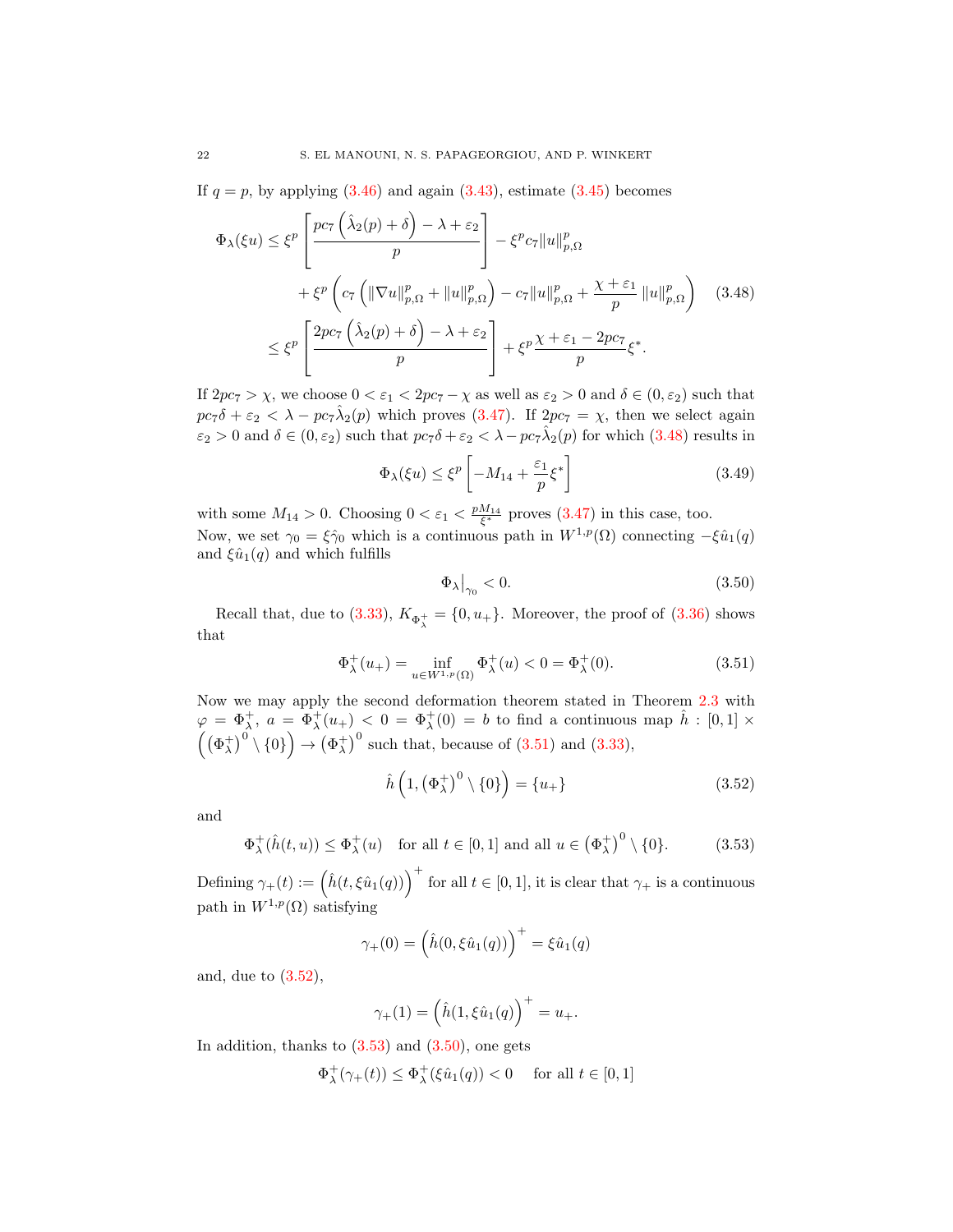implying  $\Phi_{\lambda}^{+}\big|_{\gamma_{+}} < 0$ . Moreover, since

$$
\Phi_\lambda \big|_{W^p_+} = \Phi_\lambda^+ \big|_{W^p_+} \quad \text{and} \quad \mathrm{im} \, \gamma_+ \subseteq W^p_+,
$$

with  $W_+^p = \{u \in W^{1,p}(\Omega) : u(x) \geq 0 \text{ a.e. in } \Omega\}$ , we have

$$
\Phi_{\lambda}\big|_{\gamma+} < 0. \tag{3.54}
$$

Following the same ideas we can construct a continuous path  $\gamma$  in  $W^{1,p}(\Omega)$  which joins  $v_-\text{ and } -\xi \hat{u}_1(q)$  satisfying

$$
\Phi_{\lambda}\big|_{\gamma_-} < 0. \tag{3.55}
$$

The union of the curves  $\gamma_-, \gamma_0$ , and  $\gamma_+$  forms a continuous path  $\gamma_* \in \Gamma$  such that, because of  $(3.50), (3.54), \text{ and } (3.55),$  $(3.50), (3.54), \text{ and } (3.55),$  $(3.50), (3.54), \text{ and } (3.55),$  $(3.50), (3.54), \text{ and } (3.55),$  $(3.50), (3.54), \text{ and } (3.55),$ 

$$
\Phi_\lambda\big|_{\gamma_*}<0.
$$

This implies that  $y_0 \in C^1(\overline{\Omega}) \cap [v_-, u_+]$  is a nodal solution of [\(1.1\)](#page-0-0).

Combining the results in Propositions [3.3,](#page-8-3) [3.5,](#page-14-3) and [3.6](#page-16-4) we have the following multiplicity result.

<span id="page-22-2"></span>**Theorem 3.7.** Let hypotheses  $H(a)_1$  and  $(H1)$ – $(H8)$  be satisfied and assume

$$
\lambda > \begin{cases} qc_7\hat{\lambda}_2(q) & \text{if } q < p, \\ 2pc_7\hat{\lambda}_2(p) & \text{if } q = p. \end{cases}
$$

Then problem [\(1.1\)](#page-0-0) has at least three nontrivial solutions  $u_0 \in \text{int}\left(C^1(\overline{\Omega})_+\right), v_0 \in$  $-\operatorname{int}(C^1(\overline{\Omega})_+)$  and a nodal solution  $y_0 \in [v_0, u_0] \cap C^1(\overline{\Omega})$ . Additionally, [\(1.1\)](#page-0-0) has a smallest nontrivial positive solution  $u_+ \in \text{int}\left(C^1(\overline{\Omega})_+\right)$  and a greatest nontrivial *negative solution*  $v_{-} \in - \text{int} (C^1(\overline{\Omega})_+).$ 

Remark 3.8. As mentioned in the Introduction recall that the results in Theorem [3.7](#page-22-2) recover those ones obtained in Winkert [\[23\]](#page-23-7). Indeed, if  $q = p$  and  $a(\xi) = ||\xi||_{\mathbb{R}^N}^{p-2} \xi$ for all  $\xi \in \mathbb{R}^N$  is the p-Laplacian, then  $c_7 = \frac{1}{2p}$  and  $2pc_7\hat{\lambda}_2(p) = \hat{\lambda}_2(p)$  being the second eigenvalue of the p-Laplacian with Steklov boundary condition. In this case problem [\(1.1\)](#page-0-0) becomes

$$
-\Delta_p u = -\chi |u|^{p-2}u - f(x, u) \quad in \ \Omega,
$$
  

$$
\|\nabla u\|_{\mathbb{R}^N}^{p-2} \frac{\partial u}{\partial n} = \lambda |u|^{p-2}u - h(x, u) \quad on \ \partial \Omega.
$$

with

$$
0 < \chi \leq 1.
$$

In contrast to [\[23\]](#page-23-7) we have on the one hand a more general operator being possibly nonhomogeneous and on the other hand we do not need a sign-changing condition on f near the origin.

<span id="page-22-1"></span><span id="page-22-0"></span>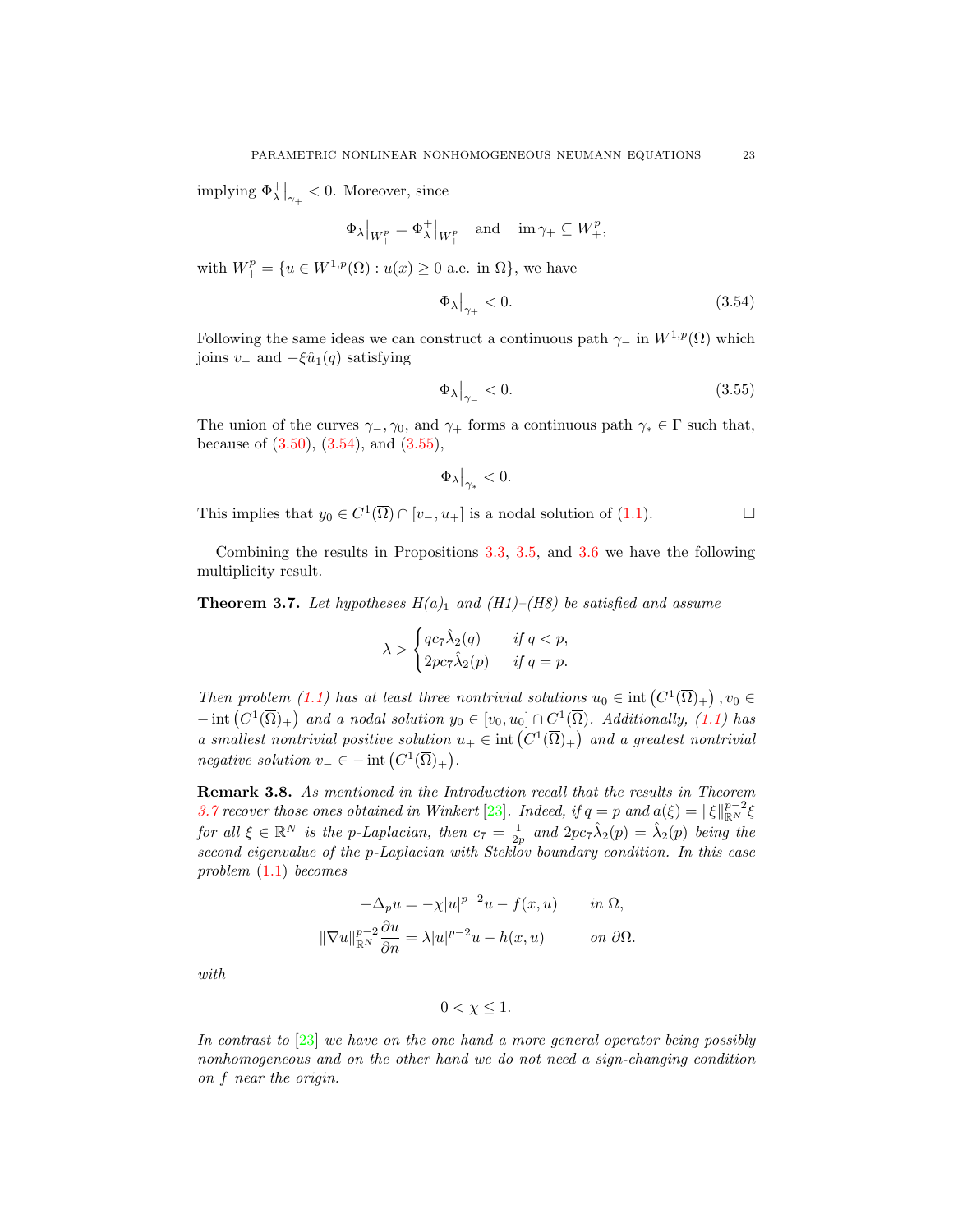#### **REFERENCES**

- <span id="page-23-0"></span>[1] E. A. M. Abreu, J. Marcos do  $\dot{O}$ , E. S. Medeiros, *Multiplicity of positive solutions for a* class of quasilinear nonhomogeneous Neumann problems, Nonlinear Anal. 60 (2005), no. 8, 1443–1471.
- <span id="page-23-10"></span>[2] H. Brezis, L. Nirenberg,  $H^1$  versus  $C^1$  local minimizers, C. R. Acad. Sci. Paris Sér. I Math. 317 (1993), no. 5, 465–472.
- <span id="page-23-19"></span>[3] L. Caklović, S. J. Li, M. Willem, A note on Palais-Smale condition and coercivity, Differential Integral Equations 3 (1990), no. 4, 799–800.
- <span id="page-23-23"></span>[4] J. I. Díaz, J. E. Saá, Existence et unicité de solutions positives pour certaines équations elliptiques quasilinéaires, C. R. Acad. Sci. Paris Sér. I Math. 305 (1987), no. 12, 521–524.
- <span id="page-23-24"></span>[5] N. Dunford, J. T. Schwartz, "Linear Operators. I. General Theory", Interscience Publishers, Inc., New York, 1958.
- <span id="page-23-1"></span>[6] J. Fernández Bonder, J. D. Rossi, Existence results for the p-Laplacian with nonlinear boundary conditions, J. Math. Anal. Appl. 263 (2001), no. 1, 195–223.
- <span id="page-23-2"></span>[7] J. Fernández Bonder, Multiple positive solutions for quasilinear elliptic problems with signchanging nonlinearities, Abstr. Appl. Anal., vol. 2004, no. 12, 1047–1055, 2004.
- <span id="page-23-3"></span>[8] J. Fernández Bonder, Multiple solutions for the p-Laplace equation with nonlinear boundary conditions, Electron. J. Differential Equations 2006 (2006), no. 37, 1–7.
- <span id="page-23-11"></span>[9] J. P. García Azorero, I. Peral Alonso, J. J. Manfredi, Sobolev versus Hölder local minimizers and global multiplicity for some quasilinear elliptic equations, Commun. Contemp. Math. 2 (2000), no. 3, 385–404.
- <span id="page-23-15"></span>[10] L. Gasiński, N. S. Papageorgiou, "Nonsmooth Critical Point Theory and Nonlinear Boundary Value Problems", Chapman & Hall/CRC, Boca Raton, FL, 2005.
- <span id="page-23-9"></span>[11] L. Gasiński, N. S. Papageorgiou, "Nonlinear Analysis", Chapman & Hall/CRC, Boca Raton, FL, 2006.
- <span id="page-23-14"></span>[12] A. A. Khan, D. Motreanu, Local minimizers versus X-local minimizers, Optim. Lett. 7 (2013), no. 5, 1027–1033.
- <span id="page-23-16"></span>[13] A. Lê, *Eigenvalue problems for the p-Laplacian*, Nonlinear Anal. **64** (2006), no. 5, 1057– 1099.
- <span id="page-23-4"></span>[14] C. Li, S. Li, Multiple solutions and sign-changing solutions of a class of nonlinear elliptic equations with Neumann boundary condition, J. Math. Anal. Appl. 298 (2004), no. 1, 14–32.
- <span id="page-23-20"></span>[15] G. M. Lieberman, *Boundary regularity for solutions of degenerate elliptic equations*, Nonlinear Anal. 12 (1988), no. 11, 1203–1219.
- <span id="page-23-5"></span>[16] C. Liu, Y. Zheng, Linking solutions for p-Laplace equations with nonlinear boundary conditions and indefinite weight, Calc. Var. Partial Differential Equations 41 (2011), no. 1-2, 261–284.
- <span id="page-23-17"></span>[17] S. R. Martínez, J. D. Rossi, Isolation and simplicity for the first eigenvalue of the p-Laplacian with a nonlinear boundary condition, Abstr. Appl. Anal. 7 (2002), no. 5, 287–293.
- <span id="page-23-6"></span>[18] S. R. Martínez, J. D. Rossi, Weak solutions for the p-Laplacian with a nonlinear boundary condition at resonance, Electron. J. Differential Equations 2004 (2004), no. 27, 1–14.
- <span id="page-23-18"></span>[19] S. R. Martínez, J. D. Rossi, On the Fučik spectrum and a resonance problem for the p-Laplacian with a nonlinear boundary condition, Nonlinear Anal. 59 (2004), no. 6, 813–848.
- <span id="page-23-12"></span>[20] D. Motreanu, N. S. Papageorgiou, Multiple solutions for nonlinear Neumann problems driven by a nonhomogeneous differential operator, Proc. Amer. Math. Soc. 139 (2011), no. 10, 3527–3535.
- <span id="page-23-22"></span>[21] P. Pucci, J. Serrin, "The Maximum Principle", Birkhäuser Verlag, Basel, 2007.
- <span id="page-23-25"></span>[22] P. Winkert, "Comparison principles and multiple solutions for nonlinear elliptic equations", Ph.D. thesis, Institute of Mathematics, University of Halle, Halle, Germany, 2009.
- <span id="page-23-7"></span>[23] P. Winkert, Constant-sign and sign-changing solutions for nonlinear elliptic equations with Neumann boundary values, Adv. Differential Equations 15 (2010), no. 5-6, 561–599.
- <span id="page-23-13"></span>[24] P. Winkert, Local  $C^1(\overline{\Omega})$ -minimizers versus local  $W^{1,p}(\Omega)$ -minimizers of nonsmooth functionals, Nonlinear Anal. 72 (2010), no. 11, 4298–4303.
- <span id="page-23-8"></span>[25] P. Winkert, Multiplicity results for a class of elliptic problems with nonlinear boundary condition, Commun. Pure Appl. Anal. 12 (2013), no. 2, 785–802.
- <span id="page-23-21"></span>[26] P. Winkert, R. Zacher, A priori bounds for weak solutions to elliptic equations with nonstandard growth, Discrete Contin. Dyn. Syst. Ser. S 5 (2012), no. 4, 865–878.